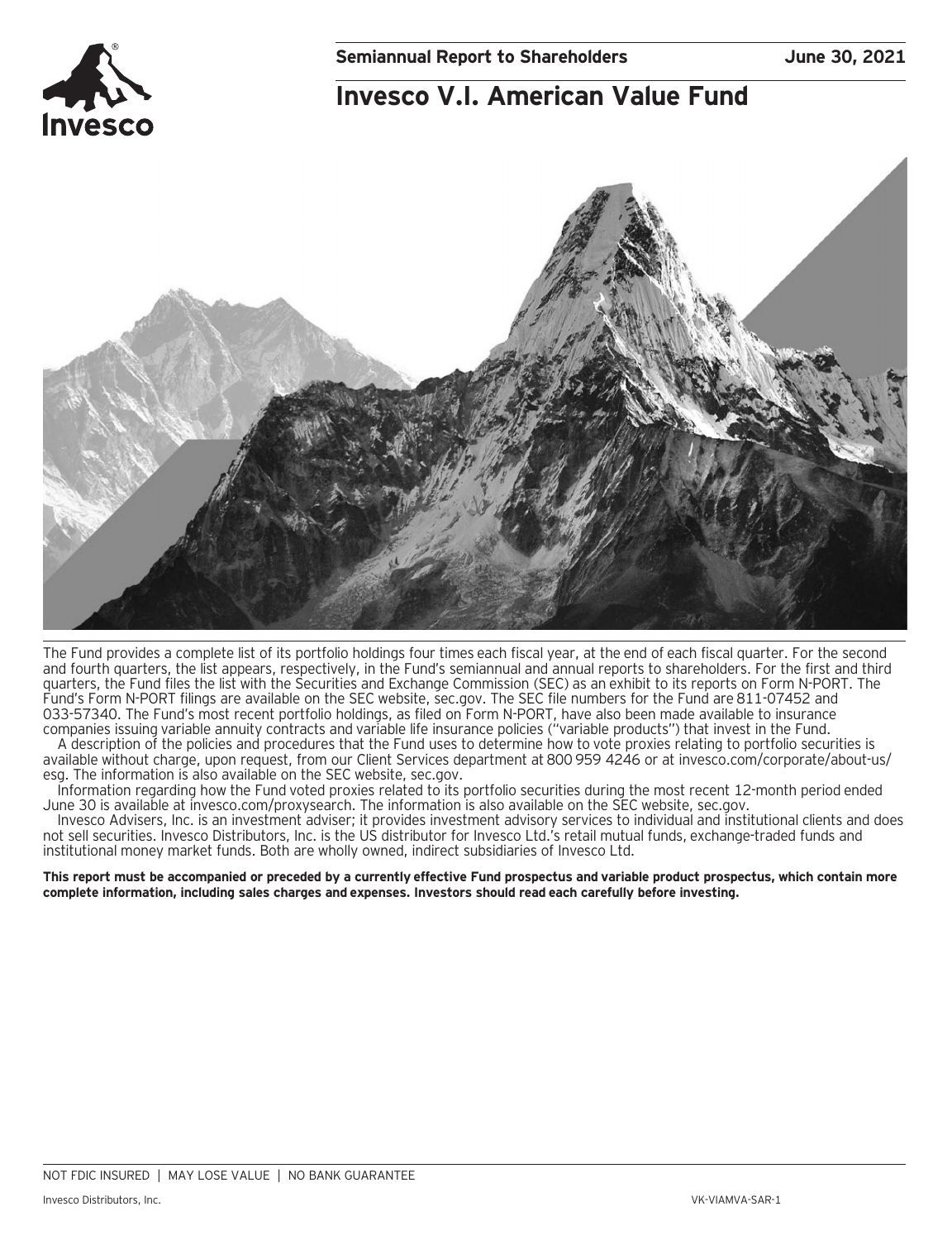### **Fund Performance**

#### **Performance summary**

#### **Fund vs. Indexes**

*Cumulative total returns, 12/31/20 to 6/30/21, excluding variable product issuer charges. If variable product issuer charges were included, returns would be lower.*

| Series   Shares                                                      | 19.43% |
|----------------------------------------------------------------------|--------|
| Series II Shares                                                     | 19.27  |
| S&P 500 Index <sup>▼</sup> (Broad Market Index)                      | 15.25  |
| Russell Midcap Value Index <sup>▼</sup> (Style-Specific Index)       | 19.45  |
| Lipper VUF Mid Cap Value Funds Index <sup>"</sup> (Peer Group Index) | 19.38  |
| Source(s): TRIMES Technologies Corp.; Lipper Inc.                    |        |

The **S&P 500® Index** is an unmanaged index considered representative of the US stock market.

 The **Russell Midcap® Value Index** is an unmanaged index considered representative of mid-cap value stocks. The Russell Midcap Value Index is a trademark/service mark of the Frank Russell Co. Russell® is a trademark of the Frank Russell Co.

 The **Lipper VUF Mid Cap Value Funds Index** is an unmanaged index considered representative of mid-cap value variable insurance underlying funds tracked by Lipper.

 The Fund is not managed to track the performance of any particular index, including the index(es) described here, and consequently, the performance of the Fund may deviate significantly from the performance of the index(es).

 A direct investment cannot be made in an index. Unless otherwise indicated, index results include reinvested dividends, and they do not reflect sales charges. Performance of the peer group, if applicable, reflects fund expenses; performance of a market index does not.

**Effective June 1, 2010, Class I and Class II shares of the predecessor fund, The Universal Institutional Funds, Inc. U.S. Mid Cap Value Portfolio, advised by Morgan Stanley Investment Management Inc. were reorganized into Series I and Series II shares, respectively, of Invesco Van Kampen V.I. Mid Cap Value Fund (renamed Invesco V.I. American Value Fund on April 29, 2013). Returns shown above, prior to June 1, 2010, for Series I and Series II shares are those of the Class I shares and Class II shares of the predecessor fund. Share class returns will differ from the predecessor fund because of different expenses.**

**The performance data quoted represent past performance and cannot guarantee future results; current performance may be lower or higher. Please contact your variable product issuer or financial adviser for**

**the most recent month-end variable product performance. Performance figures reflect Fund expenses, reinvested distributions and changes in net asset value. Performance figures do not reflect deduction of taxes a shareholder would pay on Fund distributions or sale of Fund shares. Investment return and principal value will fluctuate so that you may have a gain or loss when you sell shares.**

**Invesco V.I. American Value Fund, a series portfolio of AIM Variable Insurance Funds (Invesco Variable Insurance Funds), is currently offered through insurance companies issuing variable products. You cannot purchase shares of the Fund directly. Performance figures given represent the Fund and are not intended to reflect actual variable product values. They do not reflect**

| <b>Average Annual Total Returns</b><br>As of 6/30/21 |        |
|------------------------------------------------------|--------|
| <b>Series I Shares</b>                               |        |
| Inception (1/2/97)                                   | 9.64%  |
| 10 Years                                             | 9.48   |
| 5 Years                                              | 10.38  |
| 1 Year                                               | 50.92  |
| <b>Series II Shares</b>                              |        |
| Inception $(5/5/03)$                                 | 10.07% |
| 10 Years                                             | 9.23   |
| 5 Years                                              | 10.10  |
| 1 Year                                               | 50.51  |

**sales charges, expenses and fees assessed in connection with a variable product. Sales charges, expenses and fees, which are determined by the variable product issuers, will vary and will lower the total return.**

**The most recent month-end performance at the Fund level, excluding variable product charges, is available at 800 451 4246. As mentioned above, for the most recent month-end performance including variable product charges, please contact your variable product issuer or financial adviser.**

**Fund performance reflects any applicable fee waivers and/or expense reimbursements. Had the adviser not waived fees and/or reimbursed expenses currently or in the past, returns would have been lower. See current prospectus for more information.**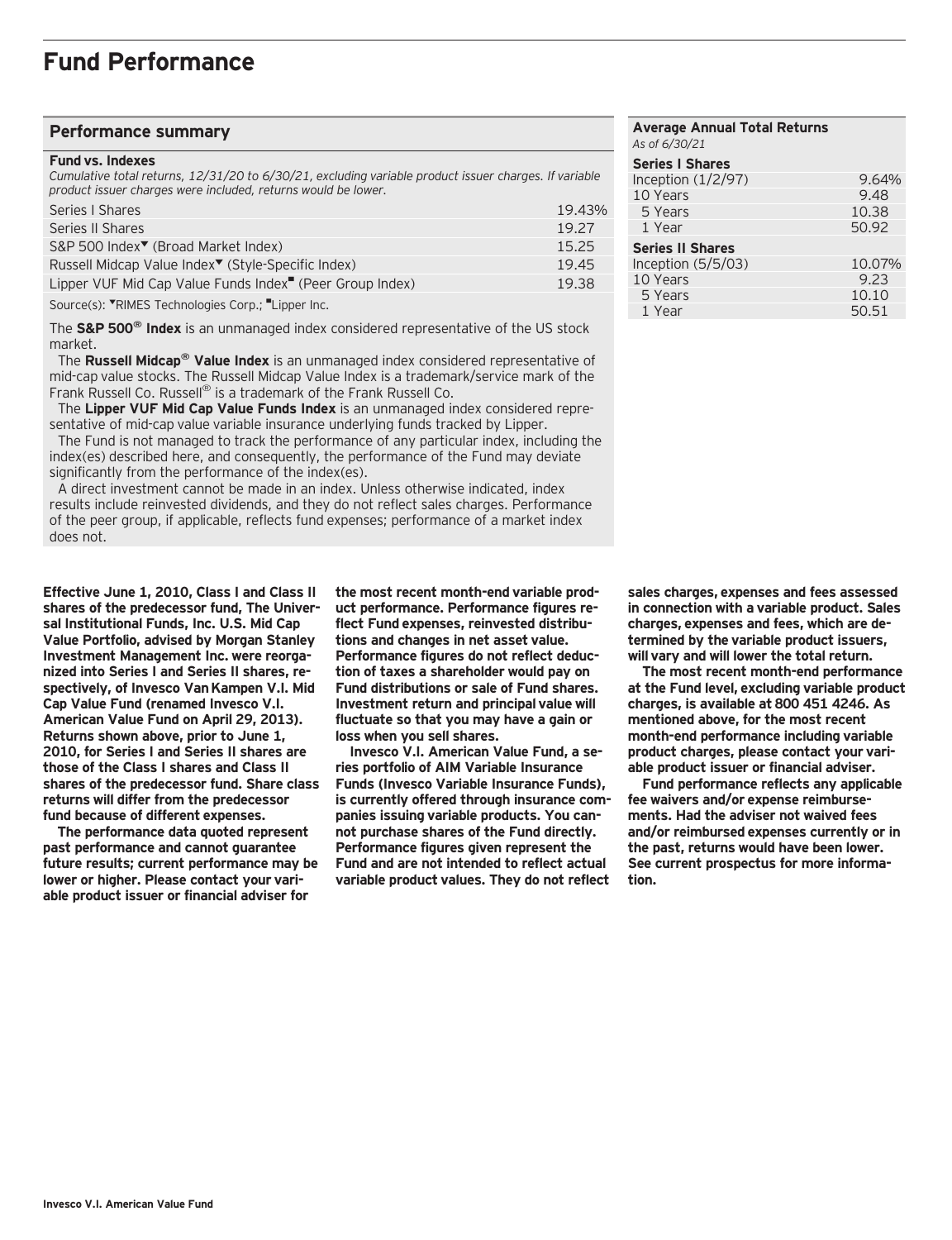### **Liquidity Risk Management Program**

In compliance with Rule 22e-4 under the Investment Company Act of 1940, as amended (the "Liquidity Rule"), the Fund has adopted and implemented a liquidity risk management program in accordance with the Liquidity Rule (the "Program"). The Program is reasonably designed to assess and manage the Fund's liquidity risk, which is the risk that the Fund could not meet redemption requests without significant dilution of remaining investors' interests in the Fund. The Board of Trustees of the Fund (the "Board") has appointed Invesco Advisers, Inc. ("Invesco"), the Fund's investment adviser, as the Program's administrator, and Invesco has delegated oversight of the Program to the Liquidity Risk Management Committee (the "Committee"), which is composed of senior representatives from relevant business groups at Invesco.

As required by the Liquidity Rule, the Program includes policies and procedures providing for an assessment, no less frequently than annually, of the Fund's liquidity risk that takes into account, as relevant to the Fund's liquidity risk: (1) the Fund's investment strategy and liquidity of portfolio investments during both normal and reasonably foreseeable stressed conditions; (2) short-term and long-term cash flow projections for the Fund during both normal and reasonably foreseeable stressed conditions; and (3) the Fund's holdings of cash and cash equivalents and any borrowing arrangements. The Liquidity Rule also requires the classification of the Fund's investments into categories that reflect the assessment of their relative liquidity under current market conditions. The Fund classifies its investments into one of four categories defined in the Liquidity Rule: "Highly Liquid," "Moderately Liquid," "Less Liquid," and "Illiquid." Funds that are not invested primarily in "Highly Liquid Investments" that are assets (cash or investments that are reasonably expected to be convertible into cash within three business days without significantly changing the market value of the investment) are required to establish a "Highly Liquid Investment Minimum" ("HLIM"), which is the minimum percentage of net assets that must be invested in Highly Liquid Investments. Funds with HLIMs have procedures for addressing HLIM shortfalls, including reporting to the Board and the SEC (on a non-public basis) as required by the Program and the Liquidity Rule. In addition, the Fund may not acquire an investment if, immediately after the acquisition, over 15% of the Fund's net assets would consist of "Illiquid Investments" that are assets (an investment that cannot reasonably be expected to be sold or disposed of in current market conditions in seven calendar days or less without the sale or disposition significantly changing the market value of the investment). The Liquidity Rule and the Program also require reporting to the Board and the SEC (on a non-public basis) if a Fund's holdings of Illiquid Investments exceed 15% of the Fund's assets.

At a meeting held on March 22-24, 2021, the Committee presented a report to the Board that addressed the operation of the Program and assessed the Program's adequacy and effectiveness of implementation (the "Report"). The Report covered the period from January 1, 2020 through December 31, 2020 (the "Program Reporting Period"). The Report discussed notable events affecting liquidity over the Program Reporting Period, including the impact of the coronavirus pandemic on the Fund and the overall market. The Report noted that there were no material changes to the Program during the Program Reporting Period.

The Report stated, in relevant part, that during the Program Reporting Period:

- The Program, as adopted and implemented, remained reasonably designed to assess and manage the Fund's liquidity risk and was operated effectively to achieve that goal;
- The Fund's investment strategy remained appropriate for an open-end fund;
- The Fund was able to meet requests for redemption without significant dilution of remaining investors' interests in the Fund;
- The Fund did not breach the 15% limit on Illiquid Investments: and
- The Fund primarily held Highly Liquid Investments and therefore has not adopted an HLIM.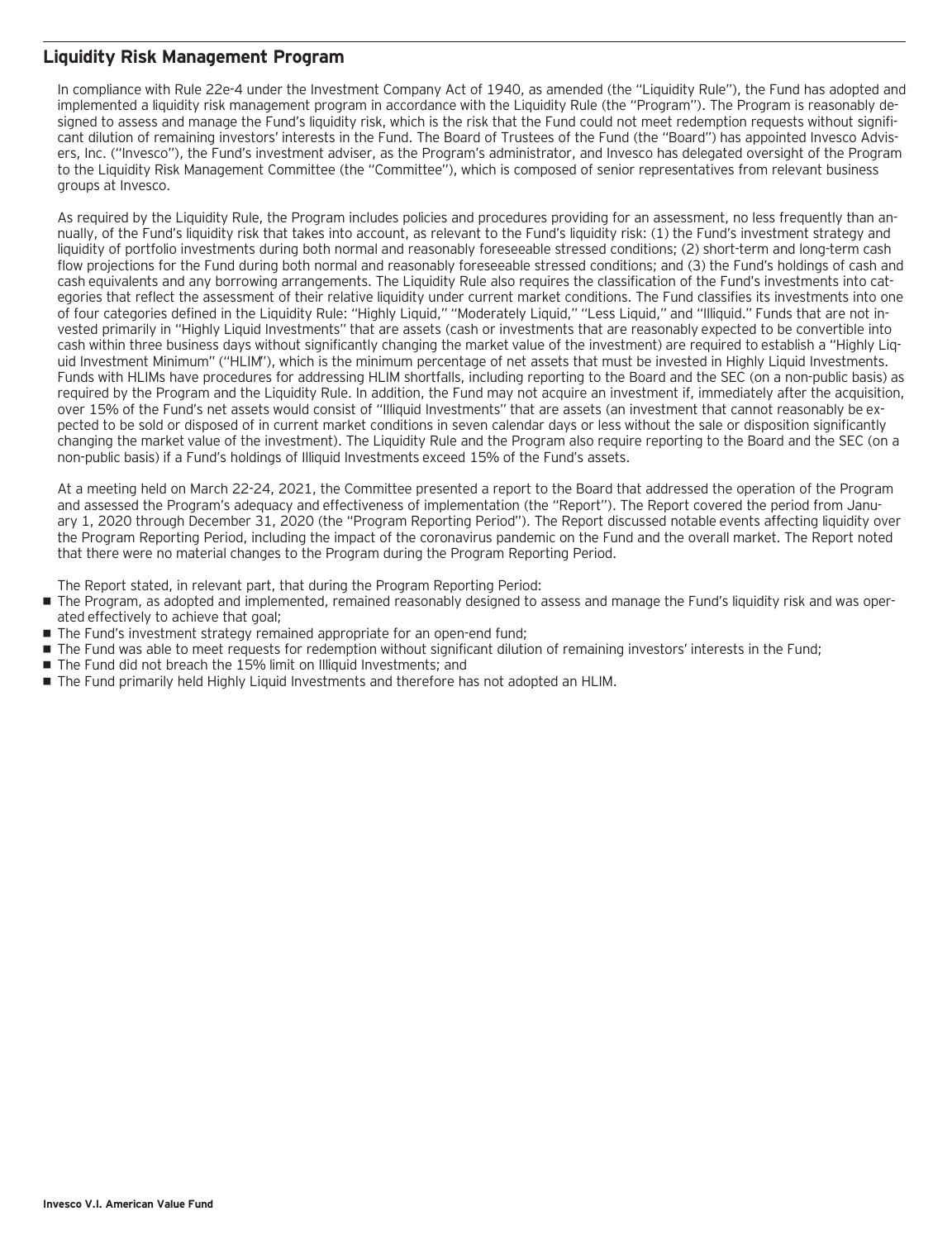# **Schedule of Investments(a)**

June 30, 2021 (Unaudited)

|                                                                   | <b>Shares</b>     | Value                  |
|-------------------------------------------------------------------|-------------------|------------------------|
| Common Stocks & Other Equity Interests-97.67%                     |                   |                        |
| Agricultural & Farm Machinery-2.12%                               |                   |                        |
| AGCO Corp.                                                        | 60,348            | \$<br>7,868,172        |
| Airlines-1.43%                                                    |                   |                        |
| Frontier Group Holdings, Inc. <sup>(b)</sup>                      | 310,520           | 5,291,261              |
| Apparel, Accessories & Luxury Goods-3.73%                         |                   |                        |
| Ralph Lauren Corp.                                                | 57,733            | 6,801,525              |
| Tapestry, Inc. <sup>(b)</sup>                                     | 161,580           | 7,025,498              |
|                                                                   |                   | 13,827,023             |
| Auto Parts & Equipment-2.00%                                      |                   |                        |
| Lear Corp.                                                        | 42,238            | 7,403,477              |
|                                                                   |                   |                        |
| Broadcasting-2.61%                                                |                   |                        |
| Discovery, Inc., Class A <sup>(b)</sup>                           | 177,643           | 5,450,087              |
| Nexstar Media Group, Inc., Class A                                | 28,566            | 4,224,340              |
|                                                                   |                   | 9,674,427              |
| <b>Building Products-2.67%</b>                                    |                   |                        |
| Johnson Controls International PLC                                | 144,265           | 9,900,907              |
| <b>Communications Equipment-2.37%</b>                             |                   |                        |
| Ciena Corp. <sup>(b)</sup>                                        | 154,305           | 8,778,411              |
|                                                                   |                   |                        |
| <b>Construction Machinery &amp; Heavy Trucks-2.43%</b>            |                   |                        |
| Oshkosh Corp.                                                     | 72,139            | 8,991,405              |
| <b>Consumer Finance-3.00%</b>                                     |                   |                        |
| Ally Financial, Inc.                                              | 223,332           | 11,130,867             |
| Copper-1.31%                                                      |                   |                        |
| Freeport-McMoRan, Inc.                                            | 130,344           | 4,837,066              |
|                                                                   |                   |                        |
| Data Processing & Outsourced Services-1.84%<br>Sabre Corp. (b)(c) |                   |                        |
|                                                                   | 547,056           | 6,827,259              |
| Distributors-2.39%                                                |                   |                        |
| LKQ Corp. <sup>(b)</sup>                                          | 180,094           | 8,864,227              |
| <b>Diversified Chemicals-2.15%</b>                                |                   |                        |
| Eastman Chemical Co.                                              | 68,116            | 7,952,543              |
|                                                                   |                   |                        |
| Electric Utilities-4.92%                                          |                   |                        |
| Entergy Corp.<br>Evergy, Inc.                                     | 58,270<br>100,477 | 5,809,519<br>6,071,825 |
| Exelon Corp.                                                      | 143,005           | 6,336,552              |
|                                                                   |                   | 18,217,896             |
|                                                                   |                   |                        |
| Electrical Components & Equipment-3.14%                           |                   |                        |
| Vertiv Holdings Co.                                               | 426,083           | 11,632,066             |
| Electronic Equipment & Instruments-2.02%                          |                   |                        |
| Vontier Corp.                                                     | 229,960           | 7,492,097              |
| Food Distributors-2.12%                                           |                   |                        |
| Performance Food Group Co. <sup>(b)</sup>                         | 162,131           | 7,861,732              |
|                                                                   |                   |                        |
| <b>General Merchandise Stores-1.75%</b>                           |                   |                        |
| Dollar Tree, Inc. <sup>(b)</sup>                                  | 65,277            | 6,495,062              |

|                                                                              | <b>Shares</b> | Value            |
|------------------------------------------------------------------------------|---------------|------------------|
| Health Care Distributors-1.88%                                               |               |                  |
| Henry Schein, Inc. <sup>(b)</sup>                                            | 93,653        | \$.<br>6,948,116 |
| <b>Health Care Facilities-1.88%</b>                                          |               |                  |
| Encompass Health Corp.                                                       | 89,461        | 6,980,642        |
| Health Care Technology-2.45%                                                 |               |                  |
| Cerner Corp.                                                                 | 50,394        | 3,938,795        |
| Inovalon Holdings, Inc., Class A <sup>(b)</sup>                              | 151,078       | 5,148,738        |
|                                                                              |               | 9,087,533        |
| Hotels, Resorts & Cruise Lines-2.26%                                         |               |                  |
| Wyndham Hotels & Resorts, Inc.                                               | 116,066       | 8,390,411        |
| Industrial Machinery-1.93%                                                   |               |                  |
| Kennametal, Inc.                                                             | 199,142       | 7,153,181        |
| Industrial REITs-2.12%                                                       |               |                  |
| First Industrial Realty Trust, Inc.                                          | 150,250       | 7,847,557        |
| <b>Insurance Brokers-2.66%</b>                                               |               |                  |
| Arthur J. Gallagher & Co.                                                    | 70,237        | 9,838,799        |
| Investment Banking & Brokerage-1.69%                                         |               |                  |
| Stifel Financial Corp.                                                       | 96,608        | 6,265,995        |
|                                                                              |               |                  |
| Life & Health Insurance-3.73%<br>Athene Holding Ltd., Class A <sup>(b)</sup> | 204,442       | 13,799,835       |
|                                                                              |               |                  |
| <b>Managed Health Care-2.13%</b>                                             |               |                  |
| Centene Corp. <sup>(b)</sup>                                                 | 107,950       | 7,872,793        |
| <b>Marine-2.11%</b>                                                          |               |                  |
| Kirby Corp. <sup>(b)</sup>                                                   | 128,891       | 7,815,950        |
| Oil & Gas Exploration & Production-5.67%                                     |               |                  |
| Devon Energy Corp.                                                           | 401,577       | 11,722,033       |
| Pioneer Natural Resources Co.                                                | 57,085        | 9,277,454        |
|                                                                              |               | 20,999,487       |
| Other Diversified Financial Services-2.81%                                   |               |                  |
| Voya Financial, Inc.                                                         | 169,138       | 10,401,987       |
| Paper Packaging-2.29%                                                        |               |                  |
| Westrock Co.                                                                 | 159,107       | 8,467,675        |
| Regional Banks-8.67%                                                         |               |                  |
| Huntington Bancshares, Inc.                                                  | 612,640       | 8,742,373        |
| KeyCorp                                                                      | 396,730       | 8,192,474        |
| Wintrust Financial Corp.                                                     | 97,350        | 7,362,581        |
| Zions Bancorporation N.A.                                                    | 147,754       | 7,810,276        |
|                                                                              |               | 32,107,704       |
| <b>Residential REITs-4.08%</b>                                               |               |                  |
| American Homes 4 Rent, Class A                                               | 174,106       | 6,764,018        |
| UDR, Inc.                                                                    | 170,491       | 8,350,649        |
|                                                                              |               | 15,114,667       |
| Semiconductor Equipment-1.48%                                                |               |                  |
| MKS Instruments, Inc.                                                        | 30,850        | 5,489,758        |
|                                                                              |               |                  |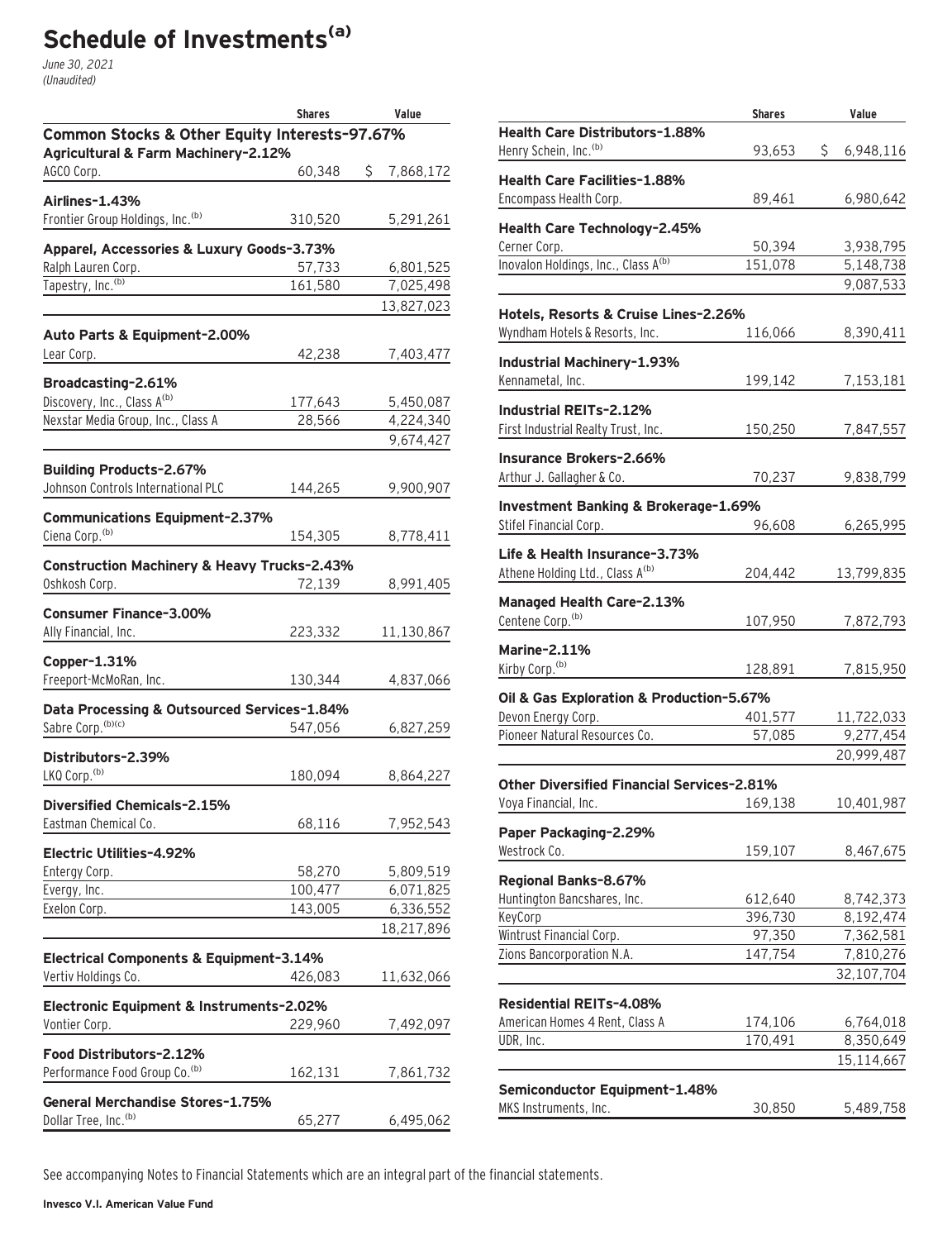|                                                                                                                | <b>Shares</b> |    | Value       |
|----------------------------------------------------------------------------------------------------------------|---------------|----|-------------|
| Soft Drinks-2.07%                                                                                              |               |    |             |
| Coca-Cola Europacific Partners PLC (United                                                                     |               |    |             |
| Kingdom)                                                                                                       | 129,475       | S. | 7,680,457   |
| Trucking-1.76%                                                                                                 |               |    |             |
| Knight-Swift Transportation Holdings, Inc.                                                                     | 143,753       |    | 6,535,011   |
| Total Common Stocks & Other Equity Interests                                                                   |               |    |             |
| (Cost \$275,902,925)                                                                                           |               |    | 361,843,456 |
| Money Market Funds-2.03%                                                                                       |               |    |             |
| Invesco Government & Agency Portfolio,<br>Institutional Class, 0.03% <sup>(d)(e)</sup>                         | 2,627,990     |    | 2,627,990   |
| Invesco Liquid Assets Portfolio, Institutional<br>Class. $0.01\%$ <sup>(d)(e)</sup>                            | 1.898.326     |    | 1,899,085   |
| Invesco Treasury Portfolio, Institutional Class,<br>$0.01\%$ <sup>(d)(e)</sup>                                 | 3,003,418     |    | 3,003,418   |
| Total Money Market Funds (Cost \$7,530,493)                                                                    |               |    | 7,530,493   |
| TOTAL INVESTMENTS IN SECURITIES<br>(excluding investments purchased with<br>cash collateral from securities on |               |    |             |
| loan)-99.70% (Cost \$283,433,418)                                                                              |               |    | 369,373,949 |

|                                                                                                | <b>Shares</b> |   | Value         |
|------------------------------------------------------------------------------------------------|---------------|---|---------------|
| <b>Investments Purchased with Cash Collateral from</b><br><b>Securities on Loan</b>            |               |   |               |
| Money Market Funds-1.66%                                                                       |               |   |               |
| Invesco Private Government Fund.<br>$0.02\%$ <sup>(d)(e)(f)</sup>                              | 1,845,000     | S | 1,845,000     |
| Invesco Private Prime Fund, 0.12% <sup>(d)(e)(f)</sup>                                         | 4,303,279     |   | 4,305,000     |
| Total Investments Purchased with Cash Collateral<br>from Securities on Loan (Cost \$6,150,000) |               |   | 6,150,000     |
| TOTAL INVESTMENTS IN SECURITIES-101.36%<br>(Cost \$289,583,418)                                |               |   | 375,523,949   |
| OTHER ASSETS LESS LIABILITIES-(1.36)%                                                          |               |   | (5,020,833)   |
| NET ASSETS-100.00%                                                                             |               |   | \$370,503,116 |

Investment Abbreviations:

REIT – Real Estate Investment Trust

Notes to Schedule of Investments:

(a) Industry and/or sector classifications used in this report are generally according to the Global Industry Classification Standard, which was developed by and is the exclusive property and a service mark of MSCI Inc. and Standard & Poor's.

(b) Non-income producing security.<br>  $\begin{bmatrix} \text{co} \\ \text{co} \\ \text{co} \end{bmatrix}$  and  $\alpha$  a portion of this security w

<sup>(c)</sup> All or a portion of this security was out on loan at June 30, 2021.<br><sup>(d)</sup> Affiliated issuer. The issuer and/or the Fund is a wholly-owned subs

Affiliated issuer. The issuer and/or the Fund is a wholly-owned subsidiary of Invesco Ltd., or is affiliated by having an investment adviser that is under common control of Invesco Ltd. The table below shows the Fund's transactions in, and earnings from, its investments in affiliates for the six months ended June 30, 2021.

|                                                                               | Value<br>December 31, 2020 | <b>Purchases</b><br>at Cost | <b>Proceeds</b><br>from Sales | Change in<br><b>Unrealized</b><br>Appreciation<br>(Depreciation) | Realized<br>Gain | Value<br>June 30, 2021 | <b>Dividend Income</b> |
|-------------------------------------------------------------------------------|----------------------------|-----------------------------|-------------------------------|------------------------------------------------------------------|------------------|------------------------|------------------------|
| Investments in Affiliated Money Market Funds:                                 |                            |                             |                               |                                                                  |                  |                        |                        |
| Invesco Government & Agency Portfolio,<br>Institutional Class                 | \$1,623,654                | \$36,835,077                | \$ (35,830,741)               | Ŝ<br>$\overline{\phantom{a}}$                                    | ٠                | \$2,627,990            | \$414                  |
| Invesco Liquid Assets Portfolio, Institutional Class                          | 1.390.691                  | 26,311,391                  | (25,803,137)                  | (797)                                                            | 937              | 1,899,085              | 200                    |
| Invesco Treasury Portfolio, Institutional Class                               | 1.855.604                  | 42.097.231                  | (40, 949, 417)                |                                                                  | ٠                | 3.003.418              | 165                    |
| <b>Investments Purchased with Cash Collateral</b><br>from Securities on Loan: |                            |                             |                               |                                                                  |                  |                        |                        |
| Invesco Private Government Fund                                               |                            | 6.018.735                   | (4.173.735)                   |                                                                  | ٠                | 1.845.000              | $26*$                  |
| Invesco Private Prime Fund                                                    |                            | 10.141.346                  | (5,836,346)                   |                                                                  | ٠                | 4.305.000              | 526*                   |
| Total                                                                         | \$4,869,949                | \$121,403,780               | \$(112, 593, 376)             | S(797)                                                           | \$937            | \$13,680,493           | \$1,331                |

Represents the income earned on the investment of cash collateral, which is included in securities lending income on the Statement of Operations. Does not include rebates and fees paid to lending agent or premiums received from borrowers, if any.

(e) The rate shown is the 7-day SEC standardized yield as of June 30, 2021.<br>(f) The security has been segregated to satisfy the commitment to return the

The security has been segregated to satisfy the commitment to return the cash collateral received in securities lending transactions upon the borrower's return of the securities loaned. See Note 1I.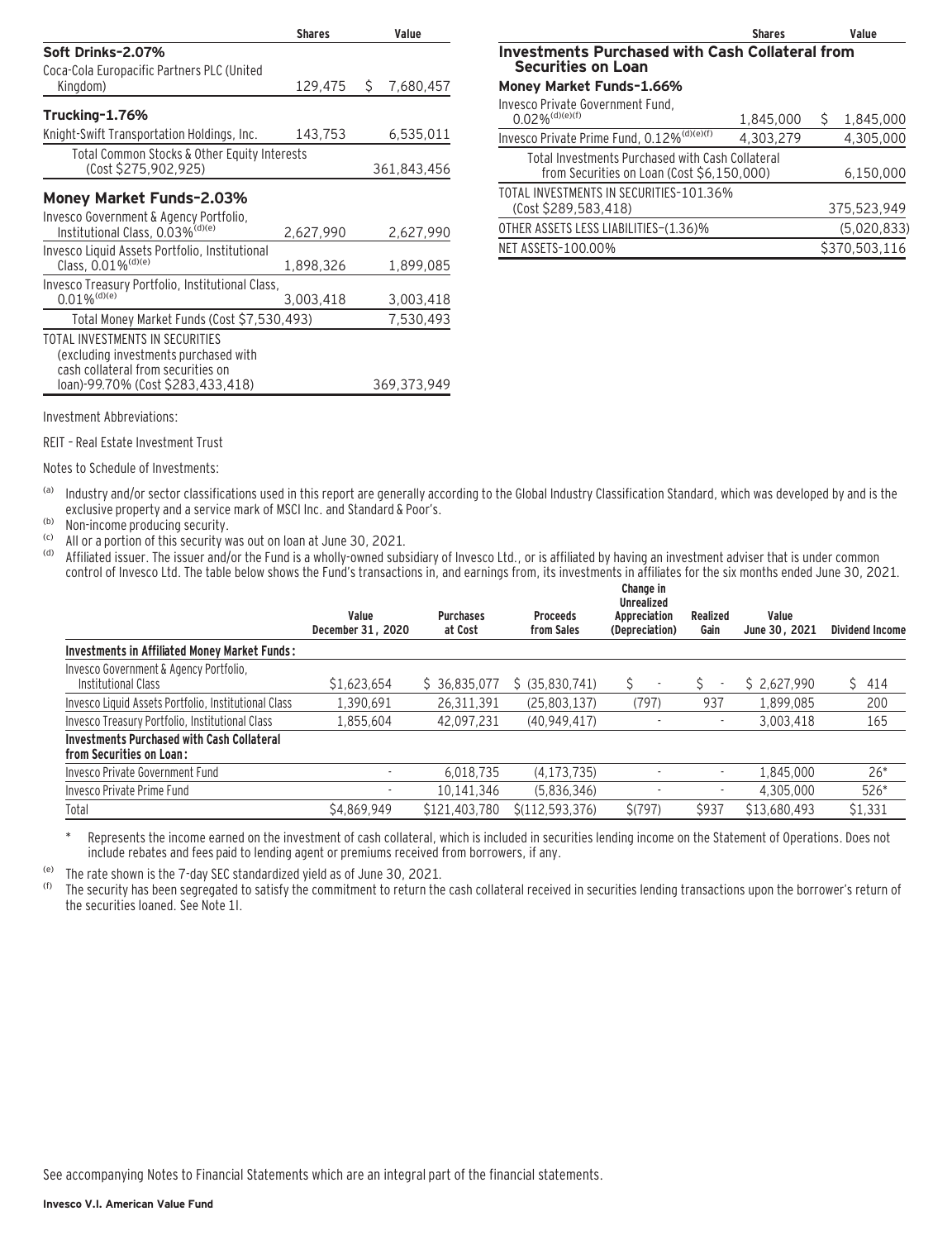## **Portfolio Composition**

By sector, based on Net Assets as of June 30, 2021

| <b>Financials</b>                                     | 22.56% |
|-------------------------------------------------------|--------|
| Industrials                                           | 17.59  |
| <b>Consumer Discretionary</b>                         | 12.13  |
| <b>Health Care</b>                                    | 8.34   |
| Information Technology                                | 7.71   |
| Real Estate                                           | 6.20   |
| Materials                                             | 5.75   |
| Energy                                                | 5.67   |
| Utilities                                             | 4.92   |
| <b>Consumer Staples</b>                               | 4.19   |
| <b>Communication Services</b>                         | 2.61   |
| Money Market Funds Plus Other Assets Less Liabilities | 2.33   |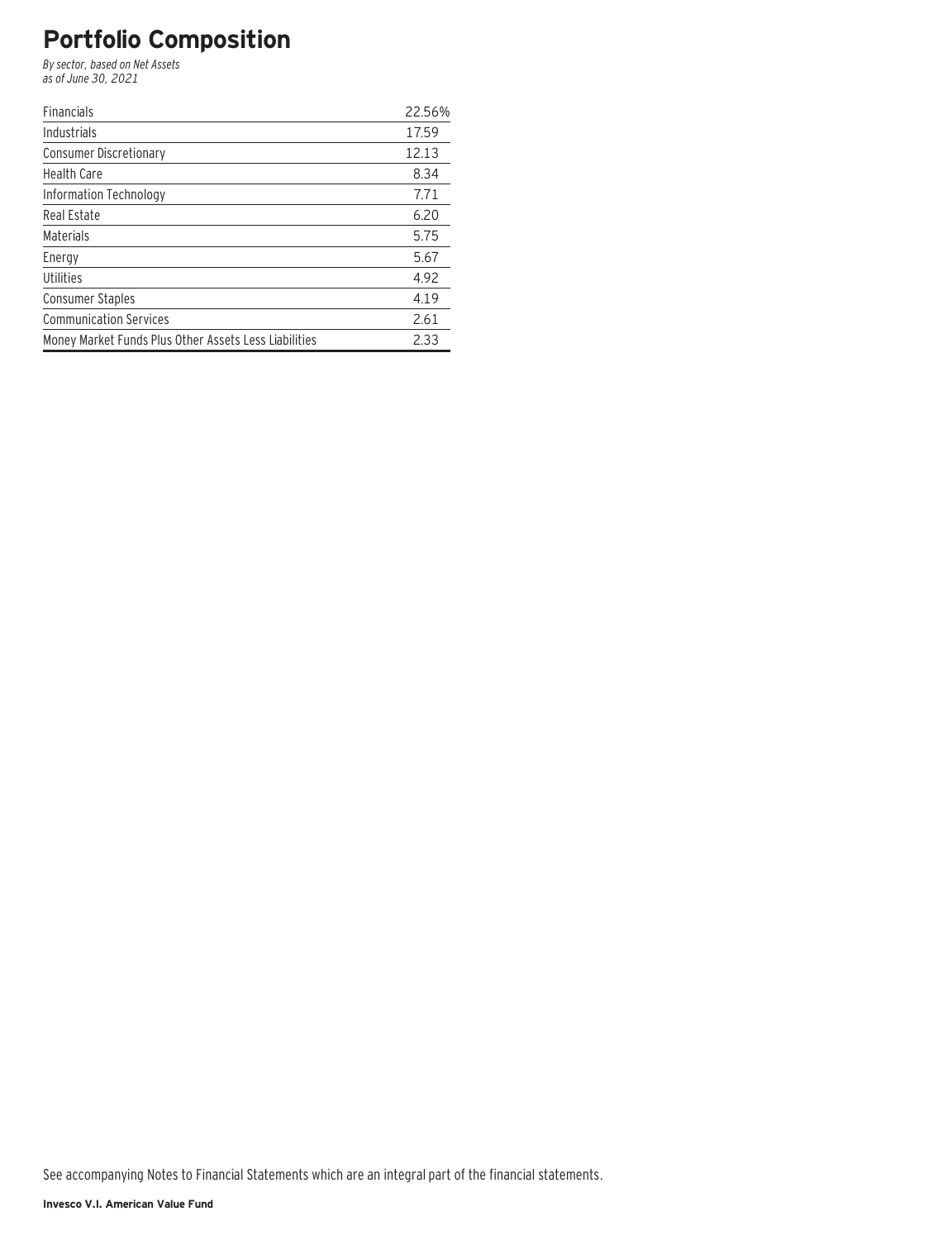## **Statement of Assets and Liabilities**

June 30, 2021 (Unaudited)

### **Assets:**

| Investments in securities, at value                                                 |                |
|-------------------------------------------------------------------------------------|----------------|
| (Cost \$275,902,925)*                                                               | \$361,843,456  |
| Investments in affiliated money market funds, at value                              |                |
| (Cost \$13,680,493)                                                                 | 13,680,493     |
| Cash                                                                                | 9,962          |
| Receivable for:                                                                     |                |
| Investments sold                                                                    | 2,475,148      |
| Fund shares sold                                                                    | 94,284         |
| <b>Dividends</b>                                                                    | 326,306        |
| Investment for trustee deferred compensation and                                    |                |
| retirement plans<br>Other assets                                                    | 165,628<br>441 |
|                                                                                     |                |
| Total assets                                                                        | 378,595,718    |
| Liabilities:                                                                        |                |
| Payable for:                                                                        |                |
| Investments purchased                                                               | 852,880        |
| Fund shares reacquired                                                              | 472,579        |
| Amount due custodian - foreign currency, at value                                   |                |
| (Cost \$881)                                                                        | 881            |
| Collateral upon return of securities loaned                                         | 6,150,000      |
| Accrued fees to affiliates                                                          | 280,450        |
| Accrued other operating expenses                                                    | 154,658        |
| Trustee deferred compensation and retirement plans                                  | 181,154        |
| <b>Total liabilities</b>                                                            | 8,092,602      |
| Net assets applicable to shares outstanding                                         | \$370,503,116  |
| Net assets consist of:                                                              |                |
| Shares of beneficial interest                                                       | \$244,412,910  |
| Distributable earnings                                                              | 126,090,206    |
|                                                                                     | \$370,503,116  |
|                                                                                     |                |
| <b>Net Assets:</b>                                                                  |                |
| Series I                                                                            | \$161,798,991  |
| Series II                                                                           | \$208,704,125  |
|                                                                                     |                |
| Shares outstanding, no par value, with an unlimited number of<br>shares authorized: |                |
| Series I                                                                            | 8,574,375      |
| Series II                                                                           | 11,202,852     |
| Series I:                                                                           |                |
| Net asset value per share                                                           | \$<br>18.87    |
| Series II:                                                                          |                |

\* At June 30, 2021, security with a value of \$6,140,160 was on loan to brokers.

Net asset value per share  $$ 18.63$ 

# **Statement of Operations**

For the six months ended June 30, 2021 (Unaudited)

### **Investment income:**

| Dividends                                                                                     | S. | 2,212,175 |
|-----------------------------------------------------------------------------------------------|----|-----------|
| Dividends from affiliated money market funds (includes<br>securities lending income of \$296) |    | 1,075     |
| Total investment income                                                                       |    | 2,213,250 |
| <b>Expenses:</b>                                                                              |    |           |
| Advisory fees                                                                                 |    | 1,046,893 |
| Administrative services fees                                                                  |    | 243,933   |
| Custodian fees                                                                                |    | 4,521     |
| Distribution fees - Series II                                                                 |    | 236,618   |
| Transfer agent fees                                                                           |    | 11,350    |
| Trustees' and officers' fees and benefits                                                     |    | 10,106    |
| Reports to shareholders                                                                       |    | 6,633     |
| Professional services fees                                                                    |    | 18,852    |
| 0ther                                                                                         |    | 3,951     |
| Total expenses                                                                                |    | 1,582,857 |
| Less: Fees waived                                                                             |    | (1, 505)  |
| Net expenses                                                                                  |    | 1,581,352 |
| Net investment income                                                                         |    | 631,898   |

### **Realized and unrealized gain (loss) from:**

| Net realized gain from:                                  |                |
|----------------------------------------------------------|----------------|
| Unaffiliated investment securities                       | 57,763,405     |
| Affiliated investment securities                         | 937            |
| Foreign currencies                                       | 6              |
|                                                          | 57,764,348     |
| Change in net unrealized appreciation (depreciation) of: |                |
| Unaffiliated investment securities                       | (14, 270, 820) |
| Affiliated investment securities                         | (797)          |
| Foreign currencies                                       | 635            |
|                                                          | (14, 270, 982) |
| Net realized and unrealized gain                         | 43,493,366     |
| Net increase in net assets resulting from operations     | \$44,125,264   |
|                                                          |                |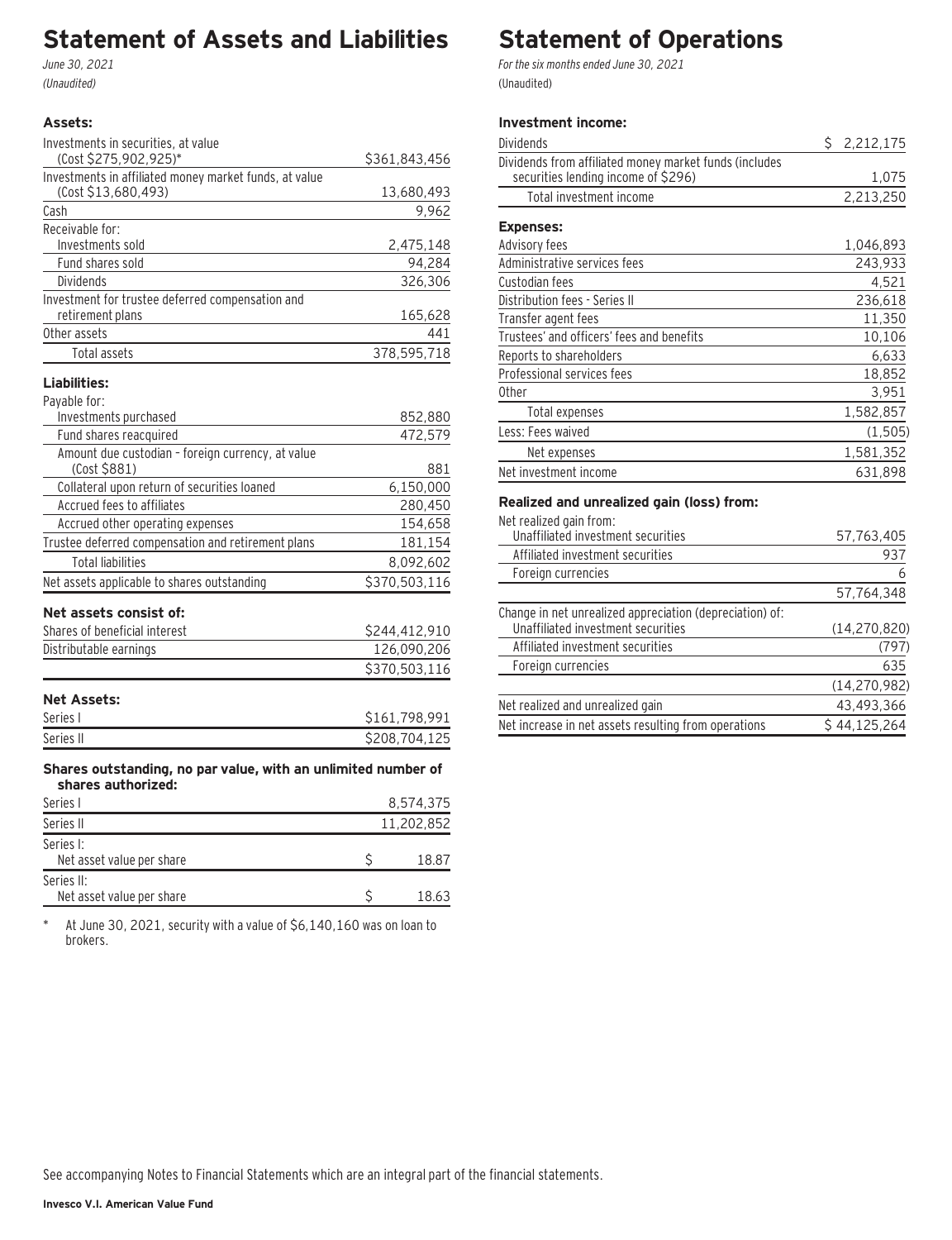## **Statement of Changes in Net Assets**

For the six months ended June 30, 2021 and the year ended December 31, 2020 (Unaudited)

|                                                                         | June 30.<br>2021 | December 31.<br>2020 |  |
|-------------------------------------------------------------------------|------------------|----------------------|--|
| <b>Operations:</b>                                                      |                  |                      |  |
| Net investment income                                                   | Ś.<br>631,898    | 1,389,408<br>Ŝ.      |  |
| Net realized gain (loss)                                                | 57,764,348       | (9,455,815)          |  |
| Change in net unrealized appreciation (depreciation)                    | (14, 270, 982)   | 3,359,843            |  |
| Net increase (decrease) in net assets resulting from operations         | 44,125,264       | (4,706,564)          |  |
| Distributions to shareholders from distributable earnings:              |                  |                      |  |
| Series I                                                                |                  | (1,301,570)          |  |
| Series II                                                               |                  | (3,011,200)          |  |
| Total distributions from distributable earnings                         |                  | (4,312,770)          |  |
| <b>Share transactions-net:</b>                                          |                  |                      |  |
| Series I                                                                | 75,806,305       | (10, 241, 455)       |  |
| Series II                                                               | 9,498,899        | (58, 356, 016)       |  |
| Net increase (decrease) in net assets resulting from share transactions | 85,305,204       | (68, 597, 471)       |  |
| Net increase (decrease) in net assets                                   | 129,430,468      | (77,616,805)         |  |
| Net assets:                                                             |                  |                      |  |
| Beginning of period                                                     | 241,072,648      | 318,689,453          |  |
| End of period                                                           | \$370,503,116    | \$241,072,648        |  |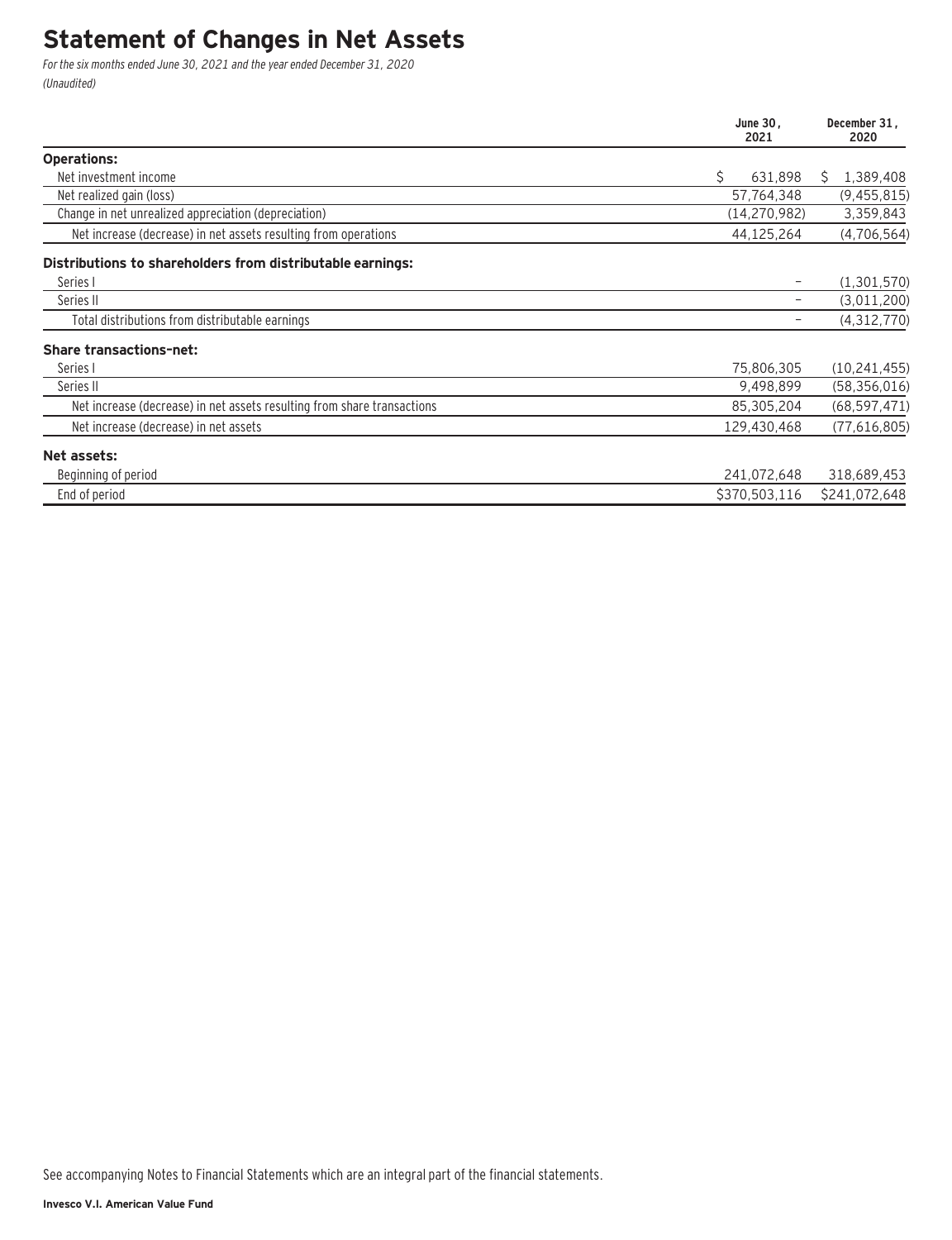# **Financial Highlights**

#### (Unaudited)

The following schedule presents financial highlights for a share of the Fund outstanding throughout the periods indicated.

|                           | Net asset<br>value,<br>beginning<br>of period | <b>Net</b><br>investment<br>income <sup>(a)</sup> | Net gains<br>(losses)<br>on securities<br>(both<br>realized and<br>unrealized) | <b>Total from</b><br>investment<br>operations | <b>Dividends</b><br>from net<br>investment<br>income | Distributions<br>from net<br>realized<br>qains | Total<br>distributions         | Net asset<br>value, end<br>of period | Total<br>return <sup>(b)</sup> | Net assets.<br>end of period<br>(000's omitted) | Ratio of<br>expenses<br>to average<br>net assets<br>with fee waivers<br>and/or<br>expenses<br>absorbed | Ratio of<br>expenses<br>to average net<br>assets without<br>fee waivers<br>and/or<br>expenses<br>absorbed | Ratio of net<br>investment<br>income<br>to average<br>net assets | Portfolio<br>turnover <sup>(c)</sup> |
|---------------------------|-----------------------------------------------|---------------------------------------------------|--------------------------------------------------------------------------------|-----------------------------------------------|------------------------------------------------------|------------------------------------------------|--------------------------------|--------------------------------------|--------------------------------|-------------------------------------------------|--------------------------------------------------------------------------------------------------------|-----------------------------------------------------------------------------------------------------------|------------------------------------------------------------------|--------------------------------------|
| Series I                  |                                               |                                                   |                                                                                |                                               |                                                      |                                                |                                |                                      |                                |                                                 |                                                                                                        |                                                                                                           |                                                                  |                                      |
| Six months ended 06/30/21 | \$15.80                                       | \$0.05                                            | \$3.02                                                                         | \$3.07                                        | S.<br>$\qquad \qquad -$                              |                                                | \$<br>$\overline{\phantom{a}}$ | \$18.87                              | 19.43%                         | \$161,799                                       | $0.91\%$ <sup>(d)</sup>                                                                                | $0.91\%$ <sup>(d)</sup>                                                                                   | $0.58\%$ <sup>(d)</sup>                                          | 66%                                  |
| Year ended 12/31/20       | 15.92                                         | 0.10                                              | 0.04                                                                           | 0.14                                          | (0.13)                                               | (0.13)                                         | (0.26)                         | 15.80                                | 1.12                           | 73,098                                          | 0.93                                                                                                   | 0.93                                                                                                      | 0.74                                                             | 59                                   |
| Year ended 12/31/19       | 13.86                                         | 0.12                                              | 3.24                                                                           | 3.36                                          | (0.11)                                               | (1.19)                                         | (1.30)                         | 15.92                                | 25.03                          | 84,799                                          | 0.92                                                                                                   | 0.92                                                                                                      | 0.78                                                             | 68                                   |
| Year ended 12/31/18       | 18.38                                         | 0.10                                              | (1.87)                                                                         | (1.77)                                        | (0.09)                                               | (2.66)                                         | (2.75)                         | 13.86                                | (12.65)                        | 77.491                                          | 0.93                                                                                                   | 0.93                                                                                                      | 0.52                                                             | 39                                   |
| Year ended 12/31/17       | 17.06                                         | 0.08                                              | 1.59                                                                           | 1.67                                          | (0.14)                                               | (0.21)                                         | (0.35)                         | 18.38                                | 9.96                           | 104.510                                         | 0.94                                                                                                   | 0.94                                                                                                      | 0.48                                                             | 56                                   |
| Year ended 12/31/16       | 15.69                                         | 0.13                                              | 2.23                                                                           | 2.36                                          | (0.06)                                               | (0.93)                                         | (0.99)                         | 17.06                                | 15.49                          | 116,762                                         | 0.97                                                                                                   | 0.97                                                                                                      | 0.84                                                             | 50                                   |
| Series II                 |                                               |                                                   |                                                                                |                                               |                                                      |                                                |                                |                                      |                                |                                                 |                                                                                                        |                                                                                                           |                                                                  |                                      |
| Six months ended 06/30/21 | 15.62                                         | 0.03                                              | 2.98                                                                           | 3.01                                          |                                                      |                                                | $\overline{\phantom{0}}$       | 18.63                                | 19.27                          | 208,704                                         | 1.16 <sup>(d)</sup>                                                                                    | 1.16 <sup>(d)</sup>                                                                                       | 0.33 <sup>(d)</sup>                                              | 66                                   |
| Year ended 12/31/20       | 15.74                                         | 0.07                                              | 0.03                                                                           | 0.10                                          | (0.09)                                               | (0.13)                                         | (0.22)                         | 15.62                                | 0.86                           | 167.974                                         | 1.18                                                                                                   | 1.18                                                                                                      | 0.49                                                             | 59                                   |
| Year ended 12/31/19       | 13.71                                         | 0.08                                              | 3.21                                                                           | 3.29                                          | (0.07)                                               | (1.19)                                         | (1.26)                         | 15.74                                | 24.71                          | 233,890                                         | 1.17                                                                                                   | 1.17                                                                                                      | 0.53                                                             | 68                                   |
| Year ended 12/31/18       | 18.19                                         | 0.05                                              | (1.83)                                                                         | (1.78)                                        | (0.04)                                               | (2.66)                                         | (2.70)                         | 13.71                                | (12.82)                        | 169,036                                         | 1.18                                                                                                   | 1.18                                                                                                      | 0.27                                                             | 39                                   |
| Year ended 12/31/17       | 16.90                                         | 0.04                                              | 1.56                                                                           | 1.60                                          | (0.10)                                               | (0.21)                                         | (0.31)                         | 18.19                                | 9.62                           | 294,598                                         | 1.19                                                                                                   | 1.19                                                                                                      | 0.23                                                             | 56                                   |
| Year ended 12/31/16       | 15.55                                         | 0.09                                              | 2.21                                                                           | 2.30                                          | (0.02)                                               | (0.93)                                         | (0.95)                         | 16.90                                | 15.22                          | 284,043                                         | 1.22                                                                                                   | 1.22                                                                                                      | 0.59                                                             | 50                                   |

(a) Calculated using average shares outstanding.<br>(b) Includes adjustments in accordance with accounting principles generally accepted in the United States of America and as such, the net asset value for financial reporting the returns based upon those net asset values may differ from the net asset value and returns for shareholder transactions. Total returns are not annualized for periods less than one year, if applicable, and do not reflect

ediculation excludes the value of securities purchased of \$61,601,599 in connection with the acquisition of Investor V.I. Value Opportunities Fund into the Fund.<br>Comparison of the six months ended June 30, 2021, the portfo

(d) Ratios are annualized and based on average daily net assets (000's omitted) of \$108,334 and \$190,863 for Series I and Series II shares, respectively.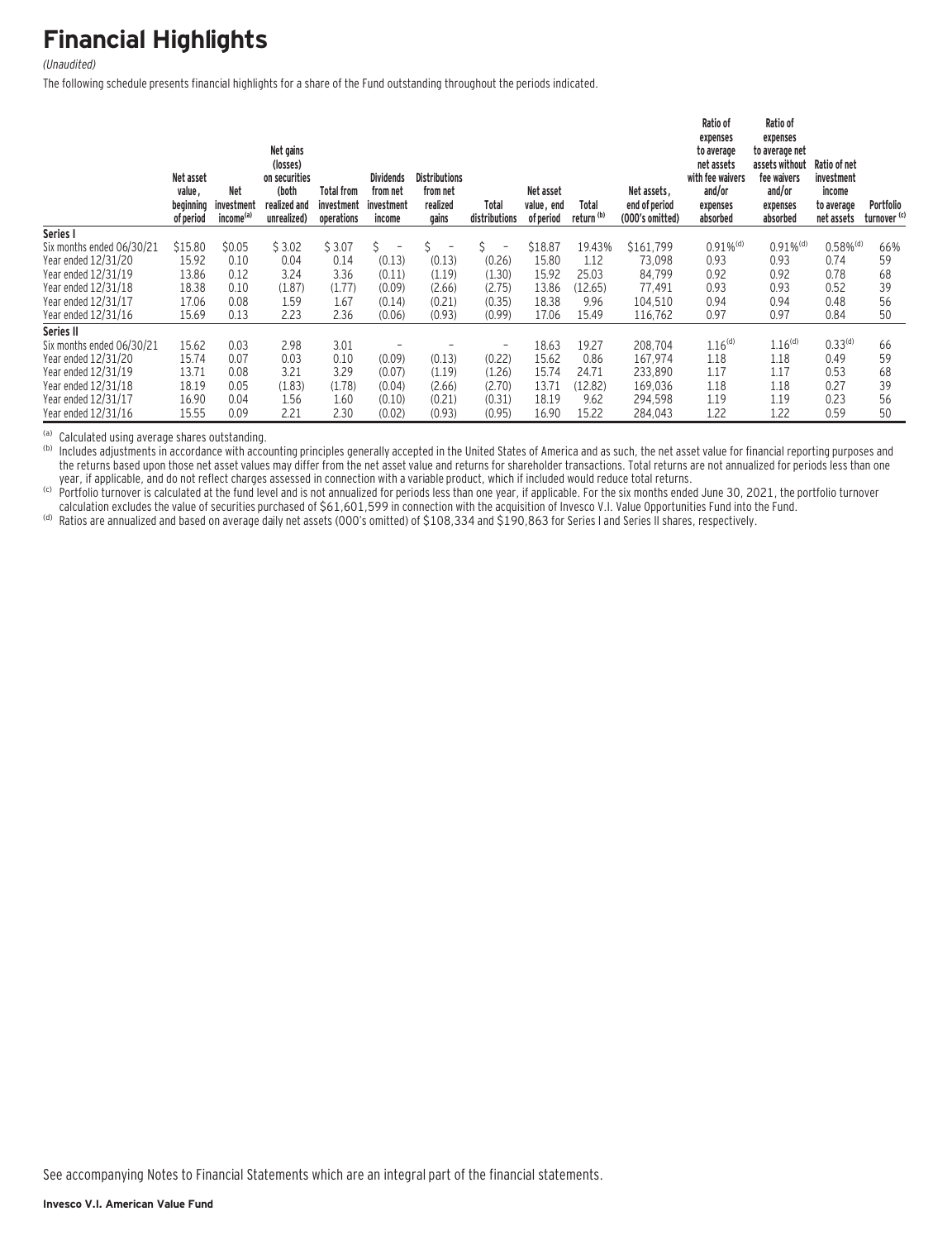## **Notes to Financial Statements**

June 30, 2021 (Unaudited)

#### **NOTE 1—Significant Accounting Policies**

Invesco V.I. American Value Fund (the "Fund") is a series portfolio of AIM Variable Insurance Funds (Invesco Variable Insurance Funds) (the "Trust"). The Trust is a Delaware statutory trust registered under the Investment Company Act of 1940, as amended (the "1940 Act"), as an open-end series management investment company. Information presented in these financial statements pertains only to the Fund. Matters affecting the Fund or each class will be voted on exclusively by the shareholders of the Fund or each class. Current Securities and Exchange Commission ("SEC") guidance, however, requires participating insurance companies offering separate accounts to vote shares proportionally in accordance with the instructions of the contract owners whose investments are funded by shares of each Fund or class.

The Fund's investment objective is long-term capital appreciation.

The Fund currently offers two classes of shares, Series I and Series II, both of which are offered to insurance company separate accounts funding variable annuity contracts and variable life insurance policies ("variable products").

The Fund is an investment company and accordingly follows the investment company accounting and reporting guidance in accordance with Financial Accounting Standards Board Accounting Standards Codification Topic 946, Financial Services – Investment Companies.

The following is a summary of the significant accounting policies followed by the Fund in the preparation of its financial statements.

**A. Security Valuations** — Securities, including restricted securities, are valued according to the following policy.

A security listed or traded on an exchange (except convertible securities) is valued at its last sales price or official closing price as of the close of the customary trading session on the exchange where the security is principally traded, or lacking any sales or official closing price on a particular day, the security may be valued at the closing bid price on that day. Securities traded in the over-the-counter market are valued based on prices furnished by independent pricing services or market makers. When such securities are valued by an independent pricing service they may be considered fair valued. Futures contracts are valued at the final settlement price set by an exchange on which they are principally traded. Listed options are valued at the mean between the last bid and asked prices from the exchange on which they are principally traded. Options not listed on an exchange are valued by an independent source at the mean between the last bid and asked prices. For purposes of determining net asset value ("NAV") per share, futures and option contracts generally are valued 15 minutes after the close of the customary trading session of the New York Stock Exchange ("NYSE").

Investments in open-end and closed-end registered investment companies that do not trade on an exchange are valued at the end-of-day net asset value per share. Investments in open-end and closed-end registered investment companies that trade on an exchange are valued at the last sales price or official closing price as of the close of the customary trading session on the exchange where the security is principally traded.

Debt obligations (including convertible securities) and unlisted equities are fair valued using an evaluated quote provided by an independent pricing service. Evaluated quotes provided by the pricing service may be determined without exclusive reliance on quoted prices, and may reflect appropriate factors such as institution-size trading in similar groups of securities, developments related to specific securities, dividend rate (for unlisted equities), yield (for debt obligations), quality, type of issue, coupon rate (for debt obligations), maturity (for debt obligations), individual trading characteristics and other market data. Pricing services generally value debt obligations assuming orderly transactions of institutional round lot size, but a fund may hold or transact in the same securities in smaller, odd lot sizes. Odd lots often trade at lower prices than institutional round lots. Debt obligations are subject to interest rate and credit risks. In addition, all debt obligations involve some risk of default with respect to interest and/or principal payments.

Foreign securities' (including foreign exchange contracts) prices are converted into U.S. dollar amounts using the applicable exchange rates as of the close of the NYSE. If market quotations are available and reliable for foreign exchange-traded equity securities, the securities will be valued at the market quotations. Because trading hours for certain foreign securities end before the close of the NYSE, closing market quotations may become unreliable. If between the time trading ends on a particular security and the close of the customary trading session on the NYSE, events occur that the investment adviser determines are significant and make the closing price unreliable, the Fund may fair value the security. If the event is likely to have affected the closing price of the security, the security will be valued at fair value in good faith using procedures approved by the Board of Trustees. Adjustments to closing prices to reflect fair value may also be based on a screening process of an independent pricing service to indicate the degree of certainty, based on historical data, that the closing price in the principal market where a foreign security trades is not the current value as of the close of the NYSE. Foreign securities' prices meeting the approved degree of certainty that the price is not reflective of current value will be priced at the indication of fair value from the independent pricing service. Multiple factors may be considered by the independent pricing service in determining adjustments to reflect fair value and may include information relating to sector indices, American Depositary Receipts and domestic and foreign index futures. Foreign securities may have additional risks including exchange rate changes, potential for sharply devalued currencies and high inflation, political and economic upheaval, the relative lack of issuer information, relatively low market liquidity and the potential lack of strict financial and accounting controls and standards.

Securities for which market prices are not provided by any of the above methods may be valued based upon quotes furnished by independent sources. The last bid price may be used to value equity securities. The mean between the last bid and asked prices is used to value debt obligations, including corporate loans.

Securities for which market quotations are not readily available or became unreliable are valued at fair value as determined in good faith by or under the supervision of the Trust's officers following procedures approved by the Board of Trustees. Issuer specific events, market trends, bid/asked quotes of brokers and information providers and other market data may be reviewed in the course of making a good faith determination of a security's fair value.

The Fund may invest in securities that are subject to interest rate risk, meaning the risk that the prices will generally fall as interest rates rise and, conversely, the prices will generally rise as interest rates fall. Specific securities differ in their sensitivity to changes in interest rates depending on their individual characteristics. Changes in interest rates may result in increased market volatility, which may affect the value and/or liquidity of certain Fund investments.

Valuations change in response to many factors including the historical and prospective earnings of the issuer, the value of the issuer's assets, general market conditions which are not specifically related to the particular issuer, such as real or perceived adverse economic conditions, changes in the general outlook for revenues or corporate earnings, changes in interest or currency rates, regional or global instability, natural or environmental disasters, widespread disease or other public health issues, war, acts of terrorism or adverse investor sentiment generally and market liquidity. Because of the inherent uncertainties of valuation, the values reflected in the financial statements may materially differ from the value received upon actual sale of those investments.

**B. Securities Transactions and Investment Income** - Securities transactions are accounted for on a trade date basis. Realized gains or losses on sales are computed on the basis of specific identification of the securities sold. Interest income (net of withholding tax, if any) is recorded on an accrual basis from settlement date and includes coupon interest and amortization of premium and accretion of discount on debt securities as applicable. Dividend income (net of withholding tax, if any) is recorded on the ex-dividend date.

The Fund may periodically participate in litigation related to Fund investments. As such, the Fund may receive proceeds from litigation settlements. Any proceeds received are included in the Statement of Operations as realized gain (loss) for investments no longer held and as unrealized gain (loss) for investments still held.

Brokerage commissions and mark ups are considered transaction costs and are recorded as an increase to the cost basis of securities purchased and/or a reduction of proceeds on a sale of securities. Such transaction costs are included in the determination of net realized and unrealized gain (loss) from investment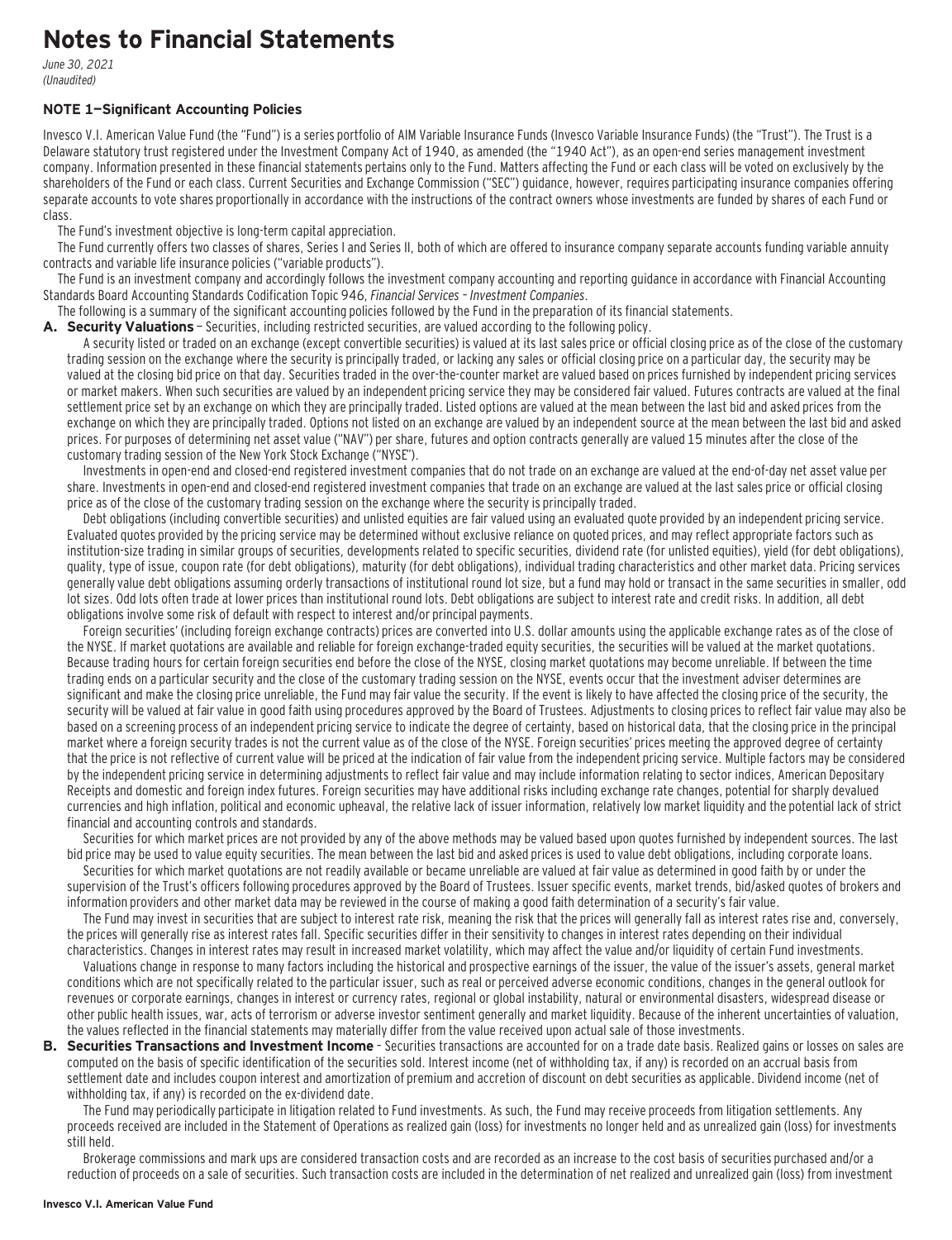securities reported in the Statement of Operations and the Statement of Changes in Net Assets and the net realized and unrealized gains (losses) on securities per share in the Financial Highlights. Transaction costs are included in the calculation of the Fund's net asset value and, accordingly, they reduce the Fund's total returns. These transaction costs are not considered operating expenses and are not reflected in net investment income reported in the Statement of Operations and the Statement of Changes in Net Assets, or the net investment income per share and the ratios of expenses and net investment income reported in the Financial Highlights, nor are they limited by any expense limitation arrangements between the Fund and the investment adviser.

The Fund allocates income and realized and unrealized capital gains and losses to a class based on the relative net assets of each class.

The Fund recharacterizes distributions received from REIT investments based on information provided by the REIT into the following categories: ordinary income, long-term and short-term capital gains, and return of capital. If information is not available on a timely basis from the REIT, the recharacterization will be based on available information which may include the previous year's allocation. If new or additional information becomes available from the REIT at a later date, a recharacterization will be made in the following year. The Fund records as dividend income the amount recharacterized as ordinary income and as realized gain the amount recharacterized as capital gain in the Statement of Operations, and the amount recharacterized as return of capital as a reduction of the cost of the related investment. These recharacterizations are reflected in the accompanying financial statements.

- **C. Country Determination**  For the purposes of making investment selection decisions and presentation in the Schedule of Investments, the investment adviser may determine the country in which an issuer is located and/or credit risk exposure based on various factors. These factors include the laws of the country under which the issuer is organized, where the issuer maintains a principal office, the country in which the issuer derives 50% or more of its total revenues and the country that has the primary market for the issuer's securities, as well as other criteria. Among the other criteria that may be evaluated for making this determination are the country in which the issuer maintains 50% or more of its assets, the type of security, financial guarantees and enhancements, the nature of the collateral and the sponsor organization. Country of issuer and/or credit risk exposure has been determined to be the United States of America, unless otherwise noted.
- **D. Distributions**  Distributions from net investment income and net realized capital gain, if any, are generally declared and paid to separate accounts of participating insurance companies annually and recorded on the ex-dividend date.
- **E. Federal Income Taxes** The Fund intends to comply with the requirements of Subchapter M of the Internal Revenue Code of 1986, as amended (the "Internal Revenue Code"), necessary to qualify as a regulated investment company and to distribute substantially all of the Fund's taxable earnings to shareholders. As such, the Fund will not be subject to federal income taxes on otherwise taxable income (including net realized capital gain) that is distributed to shareholders. Therefore, no provision for federal income taxes is recorded in the financial statements.

The Fund recognizes the tax benefits of uncertain tax positions only when the position is more likely than not to be sustained. Management has analyzed the Fund's uncertain tax positions and concluded that no liability for unrecognized tax benefits should be recorded related to uncertain tax positions. Management is not aware of any tax positions for which it is reasonably possible that the total amounts of unrecognized tax benefits will change materially in the next 12 months. The Fund files tax returns in the U.S. Federal jurisdiction and certain other jurisdictions. Generally, the Fund is subject to examinations by such taxing authorities for up to three years after the filing of the return for the tax period.

- **F. Expenses**  Fees provided for under the Rule 12b-1 plan of a particular class of the Fund and which are directly attributable to that class are charged to the operations of such class. All other expenses are allocated among the classes based on relative net assets.
- **G. Accounting Estimates** The preparation of financial statements in conformity with accounting principles generally accepted in the United States of America ("GAAP") requires management to make estimates and assumptions that affect the reported amounts of assets and liabilities at the date of the financial statements and the reported amounts of revenues and expenses during the reporting period including estimates and assumptions related to taxation. Actual results could differ from those estimates by a significant amount. In addition, the Fund monitors for material events or transactions that may occur or become known after the period-end date and before the date the financial statements are released to print.
- **H. Indemnifications**  Under the Trust's organizational documents, each Trustee, officer, employee or other agent of the Trust is indemnified against certain liabilities that may arise out of the performance of their duties to the Fund. Additionally, in the normal course of business, the Fund enters into contracts, including the Fund's servicing agreements, that contain a variety of indemnification clauses. The Fund's maximum exposure under these arrangements is unknown as this would involve future claims that may be made against the Fund that have not yet occurred. The risk of material loss as a result of such indemnification claims is considered remote.
- **I. Securities Lending**  The Fund may lend portfolio securities having a market value up to one-third of the Fund's total assets. Such loans are secured by collateral equal to no less than the market value of the loaned securities determined daily by the securities lending provider. Such collateral will be cash or debt securities issued or guaranteed by the U.S. Government or any of its sponsored agencies. Cash collateral received in connection with these loans is invested in short-term money market instruments or affiliated money market funds and is shown as such on the Schedule of Investments. The Fund bears the risk of loss with respect to the investment of collateral. It is the Fund's policy to obtain additional collateral from or return excess collateral to the borrower by the end of the next business day, following the valuation date of the securities loaned. Therefore, the value of the collateral held may be temporarily less than the value of the securities on loan. When loaning securities, the Fund retains certain benefits of owning the securities, including the economic equivalent of dividends or interest generated by the security. Lending securities entails a risk of loss to the Fund if, and to the extent that, the market value of the securities loaned were to increase and the borrower did not increase the collateral accordingly, and the borrower failed to return the securities. The securities loaned are subject to termination at the option of the borrower or the Fund. Upon termination, the borrower will return to the Fund the securities loaned and the Fund will return the collateral. Upon the failure of the borrower to return the securities, collateral may be liquidated and the securities may be purchased on the open market to replace the loaned securities. The Fund could experience delays and costs in gaining access to the collateral and the securities may lose value during the delay which could result in potential losses to the Fund. Some of these losses may be indemnified by the lending agent. The Fund bears the risk of any deficiency in the amount of the collateral available for return to the borrower due to any loss on the collateral invested. Dividends received on cash collateral investments for securities lending transactions, which are net of compensation to counterparties, are included in Dividends from affiliated money market funds on the Statement of Operations. The aggregate value of securities out on loan, if any, is shown as a footnote on the Statement of Assets and Liabilities.
- **J. COVID-19 Risk**  The COVID-19 strain of coronavirus has resulted in instances of market closures and dislocations, extreme volatility, liquidity constraints and increased trading costs. Efforts to contain its spread have resulted in travel restrictions, disruptions of healthcare systems, business operations and supply chains, layoffs, lower consumer demand, and defaults, among other significant economic impacts that have disrupted global economic activity across many industries. Such economic impacts may exacerbate other pre-existing political, social and economic risks locally or globally.

The ongoing effects of COVID-19 are unpredictable and may result in significant and prolonged effects on the Fund's performance.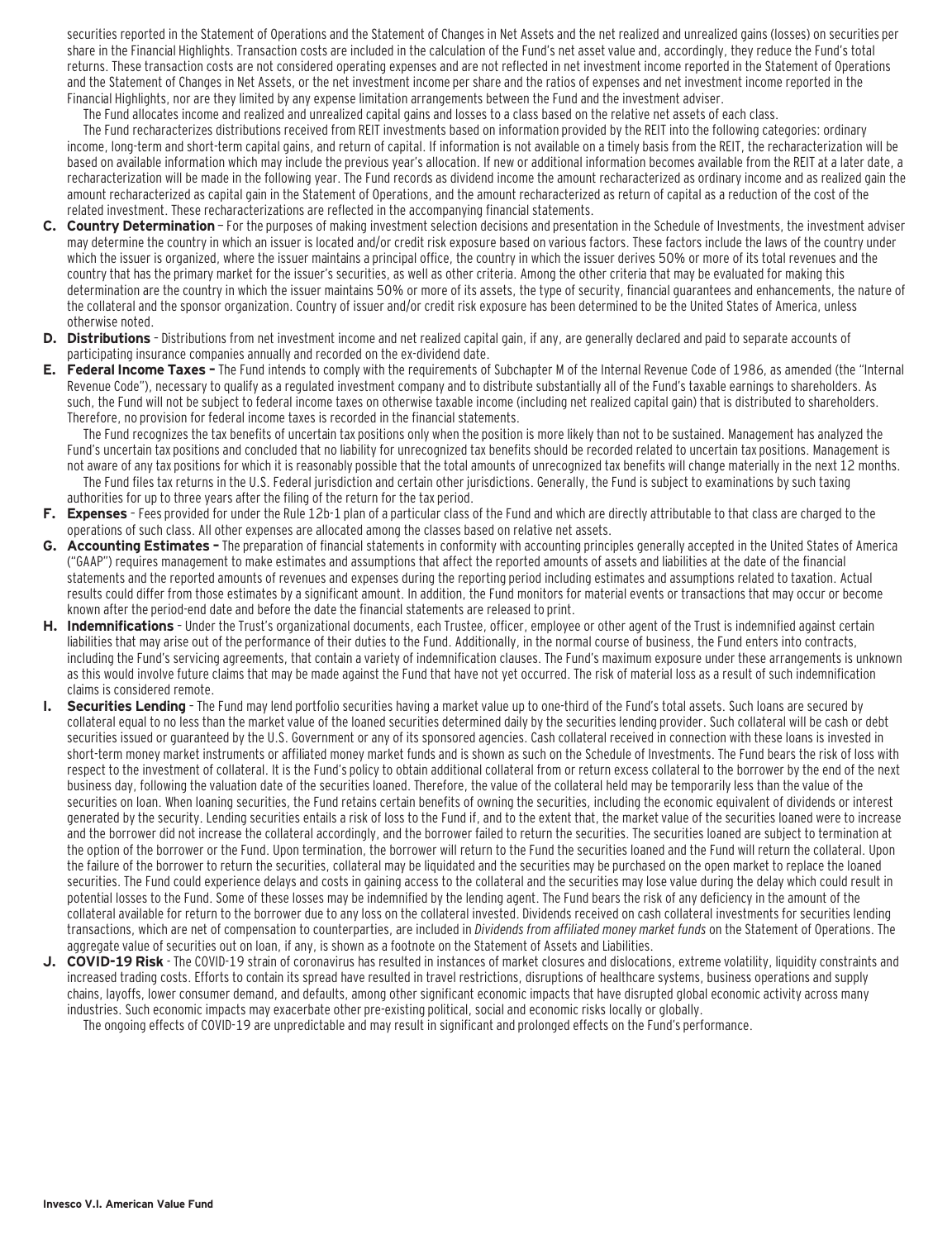#### **NOTE 2—Advisory Fees and Other Fees Paid to Affiliates**

The Trust has entered into a master investment advisory agreement with Invesco Advisers, Inc. (the "Adviser" or "Invesco"). Under the terms of the investment advisory agreement, the Fund accrues daily and pays monthly an advisory fee to the Adviser based on the annual rate of the Fund's average daily net assets as follows:

| First \$250 million<br>Next \$250 million | <b>Average Daily Net Assets</b> | Rate   |
|-------------------------------------------|---------------------------------|--------|
|                                           |                                 | 0.695% |
|                                           |                                 | 0.670% |
| Next \$500 million                        |                                 | 0.645% |
| Next \$1.5 billion                        |                                 | 0.620% |
| Next \$2.5 billion                        |                                 | 0.595% |
| Next \$2.5 billion                        |                                 | 0.570% |
| Next \$2.5 billion                        |                                 | 0.545% |
| Over \$10 billion                         |                                 | 0.520% |

Prior to April 30, 2021 , the Fund accrued daily and paid monthly an advisory fee to the Adviser based on the annual rate of the Fund's average daily net assets as follows:

| <b>Average Daily Net Assets</b> | Rate   |
|---------------------------------|--------|
| First \$1 billion               | 20%    |
| Over \$1 billion                | 0.650% |

For the six months ended June 30, 2021, the effective advisory fee rate incurred by the Fund was 0.71%.

Under the terms of a master sub-advisory agreement between the Adviser and each of Invesco Asset Management Deutschland GmbH, Invesco Asset Management Limited, Invesco Asset Management (Japan) Limited, Invesco Hong Kong Limited, Invesco Senior Secured Management, Inc. and Invesco Canada Ltd. and separate sub-advisory agreements with Invesco Capital Management LLC and Invesco Asset Management (India) Private Limited (collectively, the "Affiliated Sub-Advisers") the Adviser, not the Fund, will pay 40% of the fees paid to the Adviser to any such Affiliated Sub-Adviser(s) that provide(s) discretionary investment management services to the Fund based on the percentage of assets allocated to such Affiliated Sub-Adviser(s).

The Adviser has contractually agreed, through at least June 30, 2022, to waive advisory fees and/or reimburse expenses of all shares to the extent necessary to limit total annual fund operating expenses after fee waiver and/or expense reimbursement (excluding certain items discussed below) of Series I shares to 2.00% and Series II shares to 2.25% of the Fund's average daily net assets (the "expense limits"). In determining the Adviser's obligation to waive advisory fees and/or reimburse expenses, the following expenses are not taken into account, and could cause the total annual fund operating expenses after fee waiver and/or expense reimbursement to exceed the numbers reflected above: (1) interest; (2) taxes; (3) dividend expense on short sales; (4) extraordinary or non-routine items, including litigation expenses; and (5) expenses that the Fund has incurred but did not actually pay because of an expense offset arrangement. Unless Invesco continues the fee waiver agreement, it will terminate on June 30, 2022. During its term, the fee waiver agreement cannot be terminated or amended to increase the expense limits or reduce the advisory fee waiver without approval of the Board of Trustees. The Adviser did not waive fees and/or reimburse expenses during the period under these expense limits.

Further, the Adviser has contractually agreed, through at least June 30, 2023, to waive the advisory fee payable by the Fund in an amount equal to 100% of the net advisory fees the Adviser receives from the affiliated money market funds on investments by the Fund of uninvested cash (excluding investments of cash collateral from securities lending) in such affiliated money market funds.

For the six months ended June 30, 2021, the Adviser waived advisory fees of \$1,505.

The Trust has entered into a master administrative services agreement with Invesco pursuant to which the Fund has agreed to pay Invesco a fee for costs incurred in providing accounting services and fund administrative services to the Fund and to reimburse Invesco for fees paid to insurance companies that have agreed to provide certain administrative services to the Fund. These administrative services provided by the insurance companies may include, among other things: maintenance of master accounts with the Fund; tracking, recording and transmitting net purchase and redemption orders for Fund shares; maintaining and preserving records related to the purchase, redemption and other account activity of variable product owners; distributing copies of Fund documents such as prospectuses, proxy materials and periodic reports, to variable product owners, and responding to inquiries from variable product owners about the Fund. Pursuant to such agreement, for the six months ended June 30, 2021, Invesco was paid \$21,379 for accounting and fund administrative services and was reimbursed \$222,554 for fees paid to insurance companies. Invesco has entered into a sub-administration agreement whereby State Street Bank and Trust Company ("SSB") serves as fund accountant and provides certain administrative services to the Fund. Pursuant to a custody agreement with the Trust on behalf of the Fund, SSB also serves as the Fund's custodian.

The Trust has entered into a transfer agency and service agreement with Invesco Investment Services, Inc. ("IIS") pursuant to which the Fund has agreed to pay IIS a fee for providing transfer agency and shareholder services to the Fund and reimburse IIS for certain expenses incurred by IIS in the course of providing such services. For the six months ended June 30, 2021, expenses incurred under the agreement are shown in the Statement of Operations as Transfer agent fees.

The Trust has entered into a master distribution agreement with Invesco Distributors, Inc. ("IDI") to serve as the distributor for the Fund. The Trust has adopted a plan pursuant to Rule 12b-1 under the 1940 Act with respect to the Fund's Series II shares (the "Plan"). The Fund, pursuant to the Plan, pays IDI compensation at the annual rate of 0.25% of the Fund's average daily net assets of Series II shares. The fees are accrued daily and paid monthly. Of the Plan payments, up to 0.25% of the average daily net assets of the Series II shares may be paid to insurance companies who furnish continuing personal shareholder services to customers who purchase and own Series II shares of the Fund. For the six months ended June 30, 2021, expenses incurred under the Plan are detailed in the Statement of Operations as Distribution fees.

For the six months ended June 30, 2021, the Fund incurred \$14,280 in brokerage commissions with Invesco Capital Markets, Inc., an affiliate of the Adviser and IDI, for portfolio transactions executed on behalf of the Fund.

Certain officers and trustees of the Trust are officers and directors of the Adviser, IIS and/or IDI.

#### **NOTE 3—Additional Valuation Information**

GAAP defines fair value as the price that would be received to sell an asset or paid to transfer a liability in an orderly transaction between market participants at the measurement date, under current market conditions. GAAP establishes a hierarchy that prioritizes the inputs to valuation methods, giving the highest priority to readily available unadjusted quoted prices in an active market for identical assets (Level 1) and the lowest priority to significant unobservable inputs (Level 3), generally when market prices are not readily available or are unreliable. Based on the valuation inputs, the securities or other investments are tiered into one of three levels. Changes in valuation methods may result in transfers in or out of an investment's assigned level:

Level 1 – Prices are determined using quoted prices in an active market for identical assets.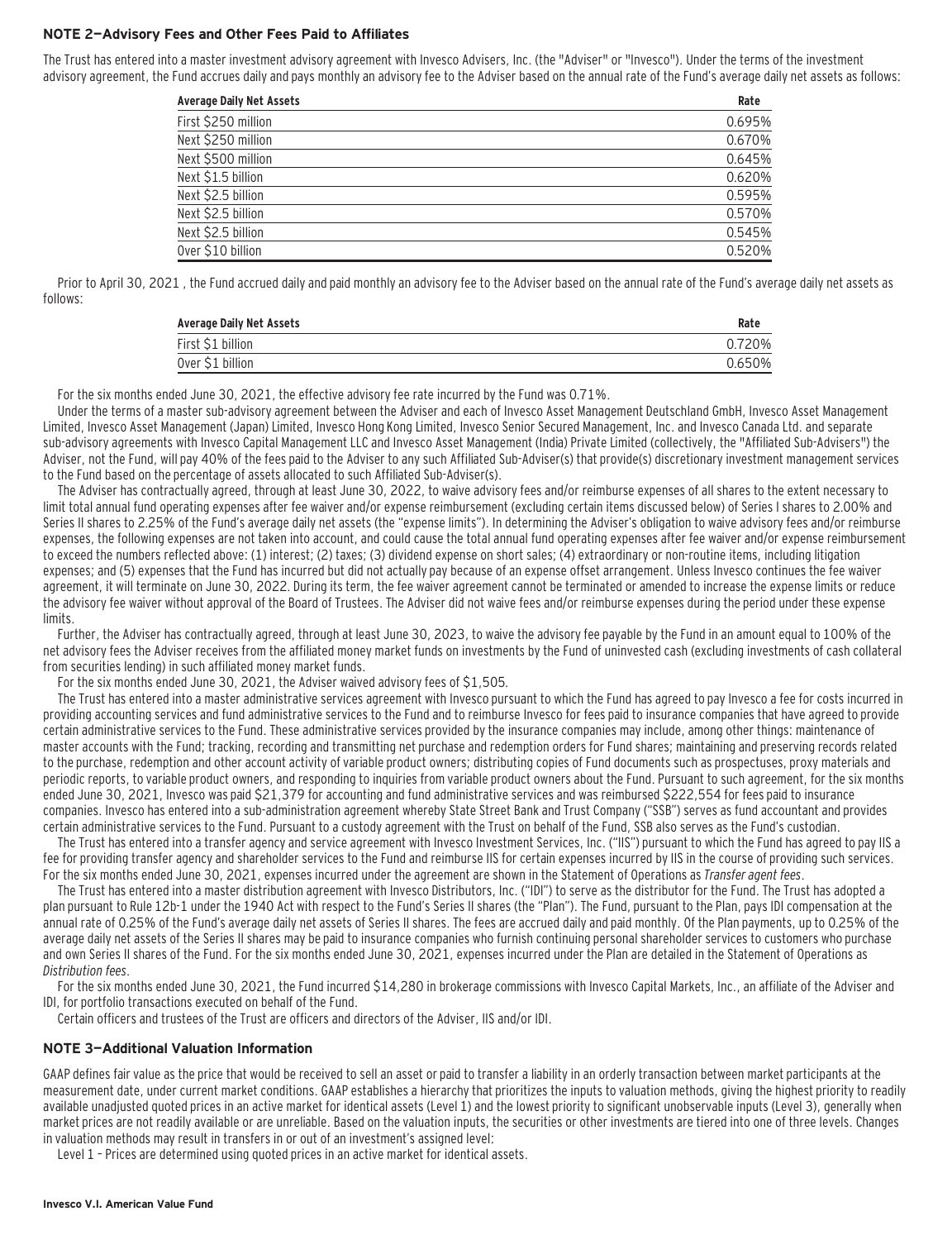- Level 2 Prices are determined using other significant observable inputs. Observable inputs are inputs that other market participants may use in pricing a security. These may include quoted prices for similar securities, interest rates, prepayment speeds, credit risk, yield curves, loss severities, default rates, discount rates, volatilities and others.
- Level 3 Prices are determined using significant unobservable inputs. In situations where quoted prices or observable inputs are unavailable (for example, when there is little or no market activity for an investment at the end of the period), unobservable inputs may be used. Unobservable inputs reflect the Fund's own assumptions about the factors market participants would use in determining fair value of the securities or instruments and would be based on the best available information.

The following is a summary of the tiered valuation input levels, as of June 30, 2021. The level assigned to the securities valuations may not be an indication of the risk or liquidity associated with investing in those securities. Because of the inherent uncertainties of valuation, the values reflected in the financial statements may materially differ from the value received upon actual sale of those investments.

|                                        | Level 1       | Level <sub>2</sub>       | Level 3                  | Total         |
|----------------------------------------|---------------|--------------------------|--------------------------|---------------|
| Investments in Securities              |               |                          |                          |               |
| Common Stocks & Other Equity Interests | \$361,843,456 | $\overline{\phantom{m}}$ | ~-                       | \$361,843,456 |
| Money Market Funds                     | 7.530.493     | 6.150.000                | $\overline{\phantom{a}}$ | 13,680,493    |
| <b>Total Investments</b>               | \$369,373,949 | S6.150.000               | ~-                       | \$375,523,949 |

#### **NOTE 4—Trustees' and Officers' Fees and Benefits**

Trustees' and Officers' Fees and Benefits include amounts accrued by the Fund to pay remuneration to certain Trustees and Officers of the Fund. Trustees have the option to defer compensation payable by the Fund, and *Trustees' and Officers' Fees and Benefits* also include amounts accrued by the Fund to fund such deferred compensation amounts. Those Trustees who defer compensation have the option to select various Invesco Funds in which their deferral accounts shall be deemed to be invested. Finally, certain current Trustees were eligible to participate in a retirement plan that provided for benefits to be paid upon retirement to Trustees over a period of time based on the number of years of service. The Fund may have certain former Trustees who also participate in a retirement plan and receive benefits under such plan. Trustees' and Officers' Fees and Benefits include amounts accrued by the Fund to fund such retirement benefits. Obligations under the deferred compensation and retirement plans represent unsecured claims against the general assets of the Fund.

#### **NOTE 5—Cash Balances**

The Fund is permitted to temporarily carry a negative or overdrawn balance in its account with SSB, the custodian bank. Such balances, if any at period-end, are shown in the Statement of Assets and Liabilities under the payable caption Amount due custodian. To compensate the custodian bank for such overdrafts, the overdrawn Fund may either (1) leave funds as a compensating balance in the account so the custodian bank can be compensated by earning the additional interest; or (2) compensate by paying the custodian bank at a rate agreed upon by the custodian bank and Invesco, not to exceed the contractually agreed upon rate. The Fund may not purchase additional securities when any borrowings from banks or broker-dealers exceed 5% of the Fund's total assets, or when any borrowings from an Invesco Fund are outstanding.

#### **NOTE 6—Tax Information**

The amount and character of income and gains to be distributed are determined in accordance with income tax regulations, which may differ from GAAP. Reclassifications are made to the Fund's capital accounts to reflect income and gains available for distribution (or available capital loss carryforward) under income tax regulations. The tax character of distributions paid during the year and the tax components of net assets will be reported at the Fund's fiscal year-end.

Capital loss carryforward is calculated and reported as of a specific date. Results of transactions and other activity after that date may affect the amount of capital loss carryforward actually available for the Fund to utilize. The ability to utilize capital loss carryforwards in the future may be limited under the Internal Revenue Code and related regulations based on the results of future transactions.

The Fund had a capital loss carryforward as of December 31, 2020, as follows:

#### **Capital Loss Carryforward\***

| <b>Expiration</b>                               | shor<br>Term<br>the contract of the contract of | Long-Term<br>the contract of the contract of | <b>Total</b>   |
|-------------------------------------------------|-------------------------------------------------|----------------------------------------------|----------------|
| Not<br>مانتما<br>expiration<br>100 <sup>2</sup> | $\overline{\phantom{a}}$<br>~                   | ~-<br>$\sim$<br>ж.,<br>. .                   | - - -<br>. J J |

Capital loss carryforward is reduced for limitations, if any, to the extent required by the Internal Revenue Code and may be further limited depending upon a variety of factors, including the realization of net unrealized gains or losses as of the date of any reorganization.

#### **NOTE 7—Investment Transactions**

The aggregate amount of investment securities (other than short-term securities, U.S. Government obligations and money market funds, if any) purchased and sold by the Fund during the six months ended June 30, 2021 was \$186,682,615 and \$200,426,604, respectively. Cost of investments, including any derivatives, on a tax basis includes the adjustments for financial reporting purposes as of the most recently completed federal income tax reporting period-end.

#### **Unrealized Appreciation (Depreciation) of Investments on a Tax Basis**

| Aggregate unrealized appreciation of investments   |  |
|----------------------------------------------------|--|
| Aggregate unrealized (depreciation) of investments |  |
| Net unrealized appreciation of investments         |  |

Cost of investments for tax purposes is \$299,450,494.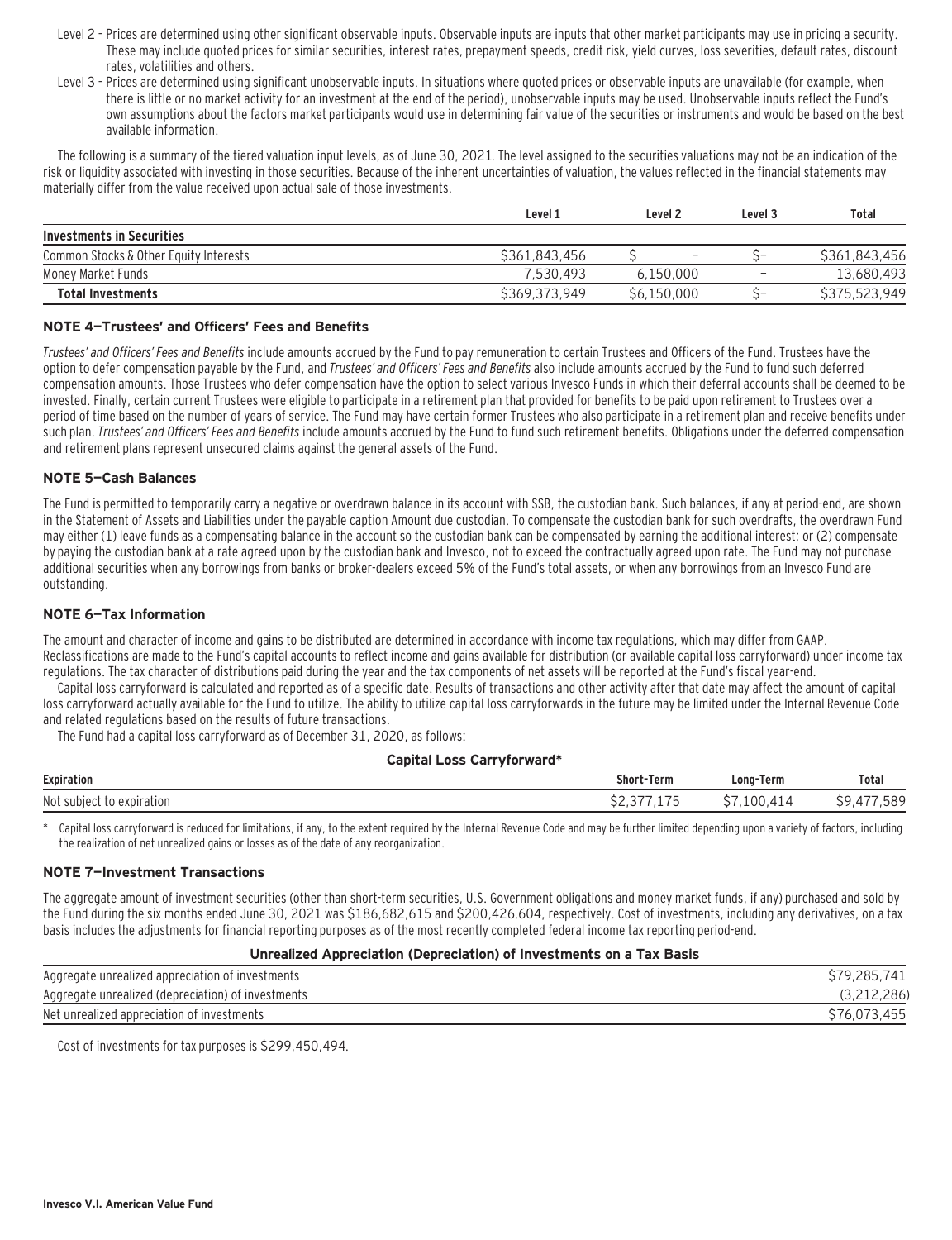|                                                  | <b>Summary of Share Activity</b> |                                 |                  |
|--------------------------------------------------|----------------------------------|---------------------------------|------------------|
| Six months ended<br>June 30, 2021 <sup>(a)</sup> |                                  | Year ended<br>December 31, 2020 |                  |
| <b>Shares</b>                                    | Amount                           | <b>Shares</b>                   | Amount           |
|                                                  |                                  |                                 |                  |
| 3,096,564                                        | \$59,215,904                     | 1,298,052                       | \$17,013,794     |
| 1,196,336                                        | 22,353,686                       | 3,049,679                       | 38,448,474       |
|                                                  |                                  |                                 |                  |
|                                                  | $\overline{\phantom{a}}$         | 94,316                          | 1,301,570        |
| $\overline{\phantom{a}}$                         | $\overline{\phantom{a}}$         | 220.601                         | 3,011,200        |
|                                                  |                                  |                                 |                  |
| 1,376,056                                        | 26,200,106                       |                                 |                  |
| 1,031,975                                        | 19,411,453                       |                                 |                  |
|                                                  |                                  |                                 |                  |
| (524, 689)                                       | (9,609,705)                      | (2,091,708)                     | (28, 556, 819)   |
| (1,778,773)                                      | (32, 266, 240)                   | (7, 374, 909)                   | (99, 815, 690)   |
| 4,397,469                                        | \$85,305,204                     | (4,803,969)                     | \$(68, 597, 471) |
|                                                  |                                  |                                 |                  |

(a) There are entities that are record owners of more than 5% of the outstanding shares of the Fund and in the aggregate own 56% of the outstanding shares of the Fund. The Fund and the Fund's principal underwriter or adviser, are parties to participation agreements with these entities whereby these entities sell units of interest in separate accounts funding variable products that are invested in the Fund. The Fund, Invesco and/or Invesco affiliates may make payments to these entities, which are considered to be related to the Fund, for providing services to the Fund, Invesco and/or Invesco affiliates including but not limited to services such as, securities brokerage, third party record keeping and account servicing and administrative services. The Fund has no knowledge as to whether all or any portion of the shares owned of record by these entities are also owned beneficially.

(b) After the close of business on April 30, 2021, the Fund acquired all the net assets of Invesco V.I. Value Opportunities Fund (the "Target Fund") pursuant to a plan of reorganization approved by the Board of Trustees of the Fund on December 3, 2020 and by the shareholders of the Target Fund on April 5, 2021. The reorganization was executed in order to reduce overlap and increase efficiencies in the Adviser's product line. The acquisition was accomplished by a tax-free exchange of 2,408,031 shares of the Fund for 6,722,660 shares outstanding of the Target Fund as of the close of business on April 30, 2021. Shares of the Target Fund were exchanged for the like class of shares of the Fund, based on the relative net asset value of the Target Fund to the net asset value of the Fund on the close of business, April 30, 2021. The Target Fund's net assets as of the close of business on April 30, 2021 of \$45,611,559, including \$33,927,458 of unrealized appreciation (depreciation), were combined with those of the Fund. The net assets of the Fund immediately before the acquisition were \$336,467,391 and \$382,078,950 immediately after the acquisition.

 The pro forma results of operations for the six months ended June 30, 2021 assuming the reorganization had been completed on January 1, 2020, the beginning of the annual reporting period are as follows:

| Net investment income                          |                  |
|------------------------------------------------|------------------|
| Net realized/unrealized gains                  | 66,168,452       |
| Change in net assets resulting from operations | .659<br>66,804ءَ |

As the combined investment portfolio have been managed as a single integrated portfolio since the acquisition was completed, it is not practicable to separate the amounts of revenue and earnings of the Target Fund that have been included in the Fund's Statement of Operations since May 1, 2020.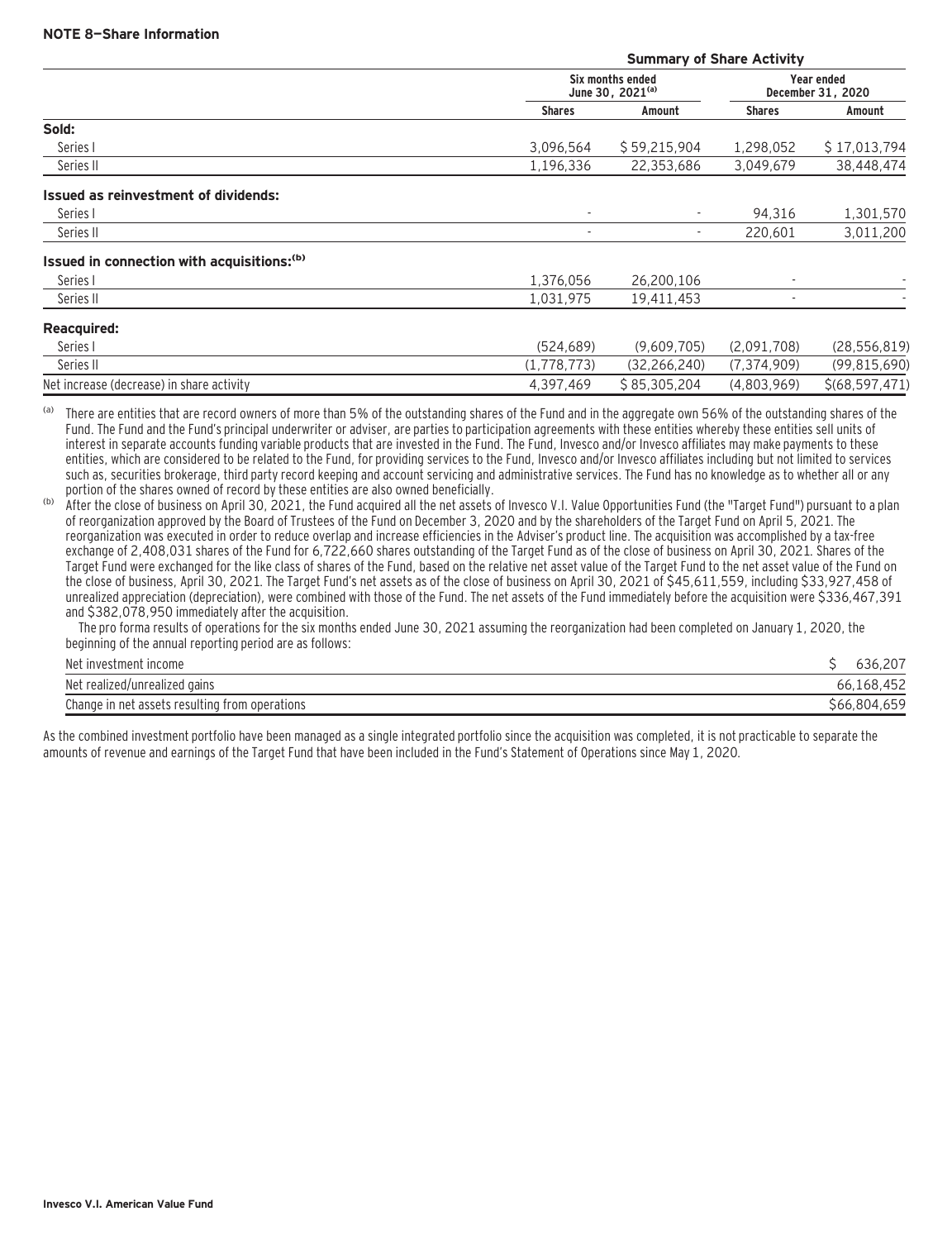## **Calculating your ongoing Fund expenses**

### **Example**

As a shareholder of the Fund, you incur ongoing costs, including management fees; distribution and/or service fees (12b-1); and other Fund expenses. This example is intended to help you understand your ongoing costs (in dollars) of investing in the Fund and to compare these costs with ongoing costs of investing in other mutual funds. The example is based on an investment of \$1,000 invested at the beginning of the period and held for the entire period January 1, 2021 through June 30, 2021.

The actual and hypothetical expenses in the examples below do not represent the effect of any fees or other expenses assessed in connection with a variable product; if they did, the expenses shown would be higher while the ending account values shown would be lower.

### **Actual expenses**

The table below provides information about actual account values and actual expenses. You may use the information in this table, together with the amount you invested, to estimate the expenses that you paid over the period. Simply divide your account value by \$1,000 (for example, an \$8,600 account value divided by \$1,000 = 8.6), then multiply the result by the number in the table under the heading entitled "Actual Expenses Paid During Period" to estimate the expenses you paid on your account during this period.

#### **Hypothetical example for comparison purposes**

The table below also provides information about hypothetical account values and hypothetical expenses based on the Fund's actual expense ratio and an assumed rate of return of 5% per year before expenses, which is not the Fund's actual return.

The hypothetical account values and expenses may not be used to estimate the actual ending account balance or expenses you paid for the period. You may use this information to compare the ongoing costs of investing in the Fund and other funds. To do so, compare this 5% hypothetical example with the 5% hypothetical examples that appear in the shareholder reports of the other funds.

Please note that the expenses shown in the table are meant to highlight your ongoing costs. Therefore, the hypothetical information is useful in comparing ongoing costs, and will not help you determine the relative total costs of owning different funds.

|           |                                                        | <b>ACTUAL</b>                                           |                                                              | <b>HYPOTHETICAL</b><br>(5% annual return before<br>expenses) |                                                              |                                              |
|-----------|--------------------------------------------------------|---------------------------------------------------------|--------------------------------------------------------------|--------------------------------------------------------------|--------------------------------------------------------------|----------------------------------------------|
|           | <b>Beginning</b><br><b>Account Value</b><br>(01/01/21) | <b>Ending</b><br><b>Account Value</b><br>$(06/30/21)^1$ | <b>Expenses</b><br><b>Paid During</b><br>Period <sup>2</sup> | <b>Ending</b><br><b>Account Value</b><br>(06/30/21)          | <b>Expenses</b><br><b>Paid During</b><br>Period <sup>2</sup> | <b>Annualized</b><br><b>Expense</b><br>Ratio |
| Series I  | \$1,000.00                                             | \$1,194.30                                              | \$4.95                                                       | \$1,020.28                                                   | \$4.56                                                       | 0.91%                                        |
| Series II | 1,000.00                                               | 1.192.70                                                | 6.31                                                         | L.019.04                                                     | 5.81                                                         | 1.16                                         |

<sup>1</sup> The actual ending account value is based on the actual total return of the Fund for the period January 1, 2021 through June 30, 2021, after actual expenses and will differ from the hund's expense ratio and a hypothetic

Expenses are equal to the Fund's annualized expense ratio as indicated above multiplied by the average account value over the period, multiplied by 181/365 to reflect the most recent fiscal half year.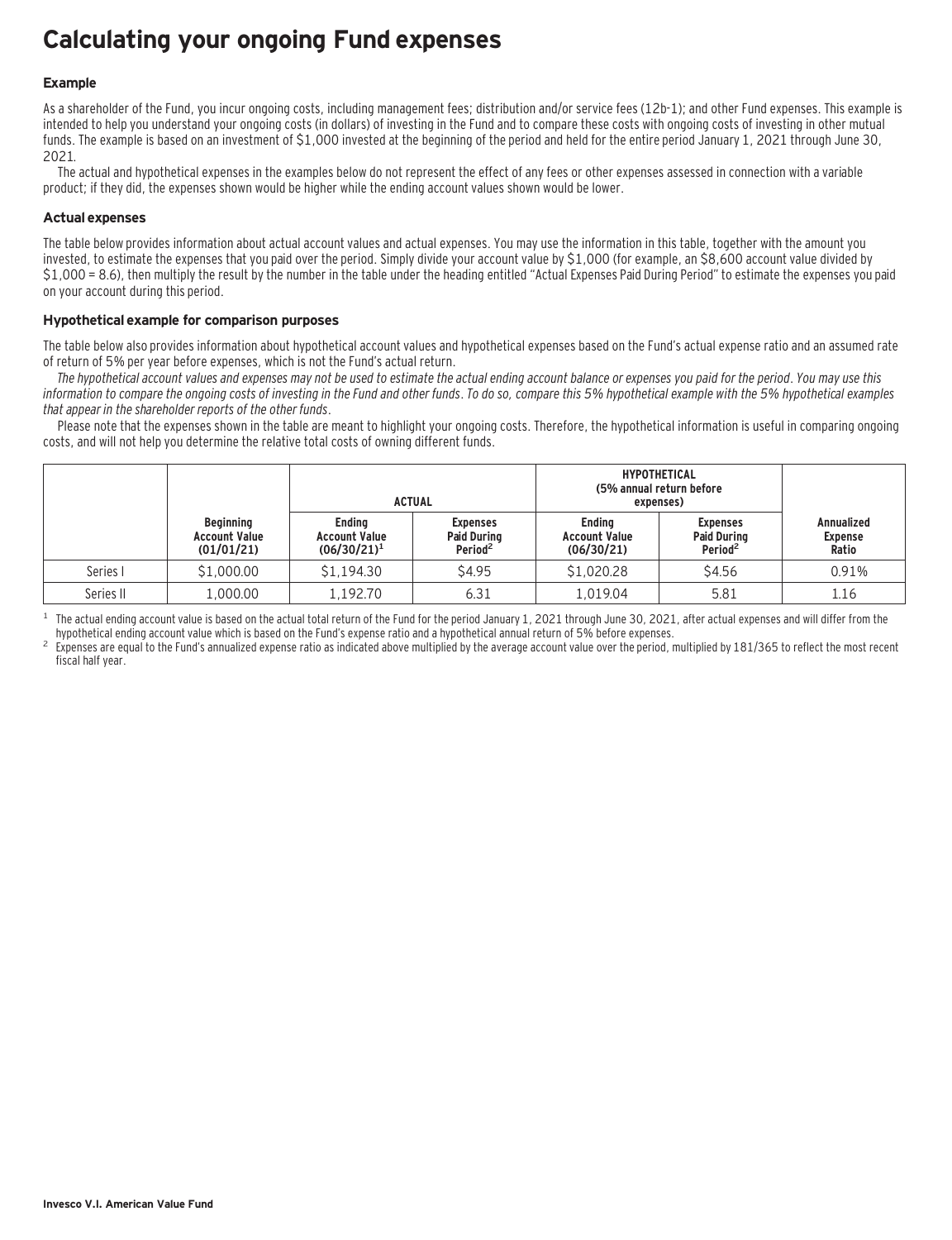### **Approval of Investment Advisory and Sub-Advisory Contracts**

At meetings held on June 10, 2021, the Board of Trustees (the Board or the Trustees) of AIM Variable Insurance Funds (Invesco Variable Insurance Funds) as a whole, and the independent Trustees, who comprise over 75% of the Board, voting separately, approved the continuance of the Invesco V.I. American Value Fund's (the Fund) Master Investment Advisory Agreement with Invesco Advisers, Inc. (Invesco Advisers and the investment advisory agreement) and the Master Intergroup Sub-Advisory Contract for Mutual Funds with Invesco Asset Management Deutschland GmbH, Invesco Asset Management Limited, Invesco Asset Management (Japan) Limited, Invesco Hong Kong Limited, Invesco Senior Secured Management, Inc. and Invesco Canada Ltd. and separate sub-advisory contracts with Invesco Capital Management LLC and Invesco Asset Management (India) Private Limited (collectively, the Affiliated Sub-Advisers and the sub-advisory contracts) for another year, effective July 1, 2021. After evaluating the factors discussed below, among others, the Board approved the renewal of the Fund's investment advisory agreement and the sub-advisory contracts and determined that the compensation payable thereunder by the Fund to Invesco Advisers and by Invesco Advisers to the Affiliated Sub-Advisers is fair and reasonable.

#### **The Board's Evaluation Process**

The Board has established an Investments Committee, which in turn has established Sub-Committees that meet throughout the year to review the performance of funds advised by Invesco Advisers (the Invesco Funds). The Sub-Committees meet regularly with portfolio managers for their assigned Invesco Funds and other members of management to review detailed information about investment performance and portfolio attributes of these funds. The Board has established additional standing and ad hoc committees that meet regularly throughout the year to review matters within their purview. The Board took into account evaluations and reports that it received from its committees and sub-committees, as well as the information provided to the Board and its committees and sub-committees throughout the year, in considering whether to approve each Invesco Fund's investment advisory agreement and sub-advisory contracts.

As part of the contract renewal process, the Board reviews and considers information provided in response to detailed requests for information submitted to management by the independent Trustees with assistance from legal counsel to the independent Trustees. The Board receives comparative investment performance and fee and expense data regarding the Invesco Funds prepared by Broadridge Financial Solutions, Inc. (Broadridge), an independent mutual fund data provider, as well as information on the composition of the peer groups provided by Broadridge and its methodology for determining peer groups. The Board also receives an independent written evaluation from the Senior Officer, an officer of the Invesco Funds who reports directly to the independent Trustees. The Senior Officer's evaluation is prepared as part of his responsibility to manage the process by which the Invesco Funds' proposed management fees are negotiated during the annual contract renewal

process to ensure they are negotiated in a manner that is at arms' length and reasonable. In addition to meetings with Invesco Advisers and fund counsel throughout the year and as part of meetings convened on April 27, 2021 and June 10, 2021, the independent Trustees also discussed the continuance of the investment advisory agreement and sub-advisory contracts in separate sessions with the Senior Officer and with independent legal counsel.

The discussion below is a summary of the Senior Officer's independent written evaluation with respect to the Fund's investment advisory agreement and sub-advisory contracts, as well as a discussion of the material factors and related conclusions that formed the basis for the Board's approval of the Fund's investment advisory agreement and sub-advisory contracts. The Trustees' review and conclusions are based on the comprehensive consideration of all information presented to them during the course of the year and in prior years and are not the result of any single determinative factor. Moreover, one Trustee may have weighed a particular piece of information or factor differently than another Trustee. The information received and considered by the Board was current as of various dates prior to the Board's approval on June 10, 2021.

#### **Factors and Conclusions and Summary of Independent Written Fee Evaluation**

*A. Nature, Extent and Quality of Services Provided by Invesco Advisers and the Affiliated Sub-Advisers*

The Board reviewed the nature, extent and quality of the advisory services provided to the Fund by Invesco Advisers under the Fund's investment advisory agreement, and the credentials and experience of the officers and employees of Invesco Advisers who provide these services, including the Fund's portfolio manager(s). The Board's review included consideration of Invesco Advisers' investment process and oversight, credit analysis, and research capabilities. The Board considered information regarding Invesco Advisers' programs for and resources devoted to risk management, including management of investment, enterprise, operational, liquidity, valuation and compliance risks, and technology used to manage such risks. The Board also received and reviewed information about Invesco Advisers' role as administrator of the Invesco Funds' liquidity risk management program. The Board received a description of Invesco Advisers' business continuity plans and of its approach to data privacy and cybersecurity, including related testing. The Board considered how the cybersecurity and business continuity plans of Invesco Advisers and its key service providers operated in the increased remote working environment resulting from the novel coronavirus ("COVID-19") pandemic. The Board also considered non-advisory services that Invesco Advisers and its affiliates provide to the Invesco Funds, such as various back office support functions, third party oversight, internal audit, valuation, portfolio trading and legal and compliance. The Board observed that Invesco Advisers has been able to effectively manage, operate and oversee the Invesco Funds through the challenging COVID-19 pandemic period. The Board reviewed and considered the benefits to shareholders of investing in a Fund that is

part of the family of funds under the umbrella of Invesco Ltd., Invesco Advisers' parent company, and noted Invesco Ltd.'s depth and experience in running an investment management business, as well as its commitment of financial and other resources to such business. The Board concluded that the nature, extent and quality of the services provided to the Fund by Invesco Advisers are appropriate and satisfactory.

The Board reviewed the services that may be provided by the Affiliated Sub-Advisers under the sub-advisory contracts and the credentials and experience of the officers and employees of the Affiliated Sub-Advisers who provide these services. The Board noted the Affiliated Sub-Advisers' expertise with respect to certain asset classes and that the Affiliated Sub-Advisers have offices and personnel that are located in financial centers around the world. As a result, the Board noted that the Affiliated Sub-Advisers can provide research and investment analysis on the markets and economies of various countries in which the Fund may invest, make recommendations regarding securities and assist with security trades. The Board concluded that the sub-advisory contracts may benefit the Fund and its shareholders by permitting Invesco Advisers to use the resources and talents of the Affiliated Sub-Advisers in managing the Fund. The Board concluded that the nature, extent and quality of the services that may be provided to the Fund by the Affiliated Sub-Advisers are appropriate and satisfactory.

*B. Fund Investment Performance* The Board considered Fund investment performance as a relevant factor in considering whether to approve the investment advisory agreement. The Board did not view Fund investment performance as a relevant factor in considering whether to approve the sub-advisory contracts for the Fund, as no Affiliated Sub-Adviser currently manages assets of the Fund.

The Board compared the Fund's investment performance over multiple time periods ending December 31, 2020 to the performance of funds in the Broadridge performance universe and against the Russell Midcap® Value Index (Index). The Board noted that performance of Series I shares of the Fund was in the fifth quintile of its performance universe for the one, three and five year periods (the first quintile being the best performing funds and the fifth quintile being the worst performing funds). The Board noted that performance of Series I shares of the Fund was below the performance of the Index for the one, three and five year periods. The Board noted that the Fund's overweight and underweight exposures to certain sectors, as well as stock selection in certain sectors, detracted from Fund performance and also discussed how the market environment for the Fund's value investing style impacted performance. The Board recognized that the performance data reflects a snapshot in time as of a particular date and that selecting a different performance period could produce different results. The Board also reviewed more recent Fund performance as well as other performance metrics, which did not change its conclusions.